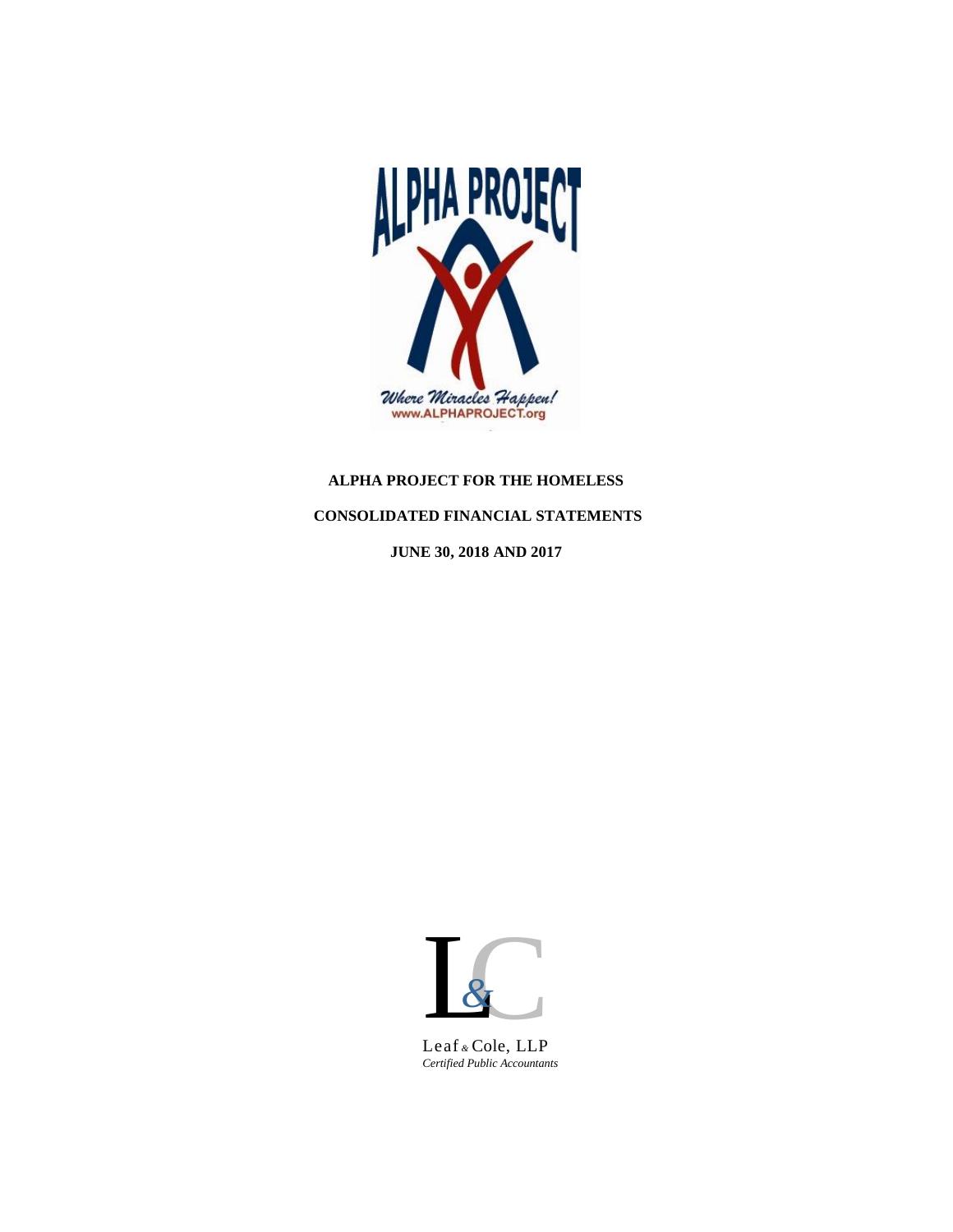# **TABLE OF CONTENTS**

Page

| Independent Auditor's Report                                                                                                                                                                                                | $1 - 2$        |
|-----------------------------------------------------------------------------------------------------------------------------------------------------------------------------------------------------------------------------|----------------|
| <b>Consolidated Statements of Financial Position</b>                                                                                                                                                                        | 3              |
| <b>Consolidated Statements of Activities</b>                                                                                                                                                                                | $\overline{4}$ |
| Consolidated Statement of Functional Expenses - 2018                                                                                                                                                                        | 5              |
| Consolidated Statement of Functional Expenses - 2017                                                                                                                                                                        | 6              |
| <b>Consolidated Statements of Cash Flows</b>                                                                                                                                                                                | 7              |
| <b>Notes to Consolidated Financial Statements</b>                                                                                                                                                                           | $8 - 22$       |
| Supplementary Information:<br>Consolidating Schedule of Financial Position - 2018<br>Consolidating Schedule of Activities - 2018                                                                                            | 23<br>24       |
| Schedule of Expenditures of Federal Awards                                                                                                                                                                                  | $25 - 26$      |
| Independent Auditor's Report on Internal Control Over<br>Financial Reporting and on Compliance and Other Matters<br>Based on an Audit of Financial Statements Performed<br>in Accordance With Government Auditing Standards | $27 - 28$      |
| Independent Auditor's Report on Compliance for the Major<br>Program and on Internal Control<br>Over Compliance<br>Required by the Uniform Guidance                                                                          | $29 - 30$      |
| Schedule of Findings and Questioned Costs                                                                                                                                                                                   | 31             |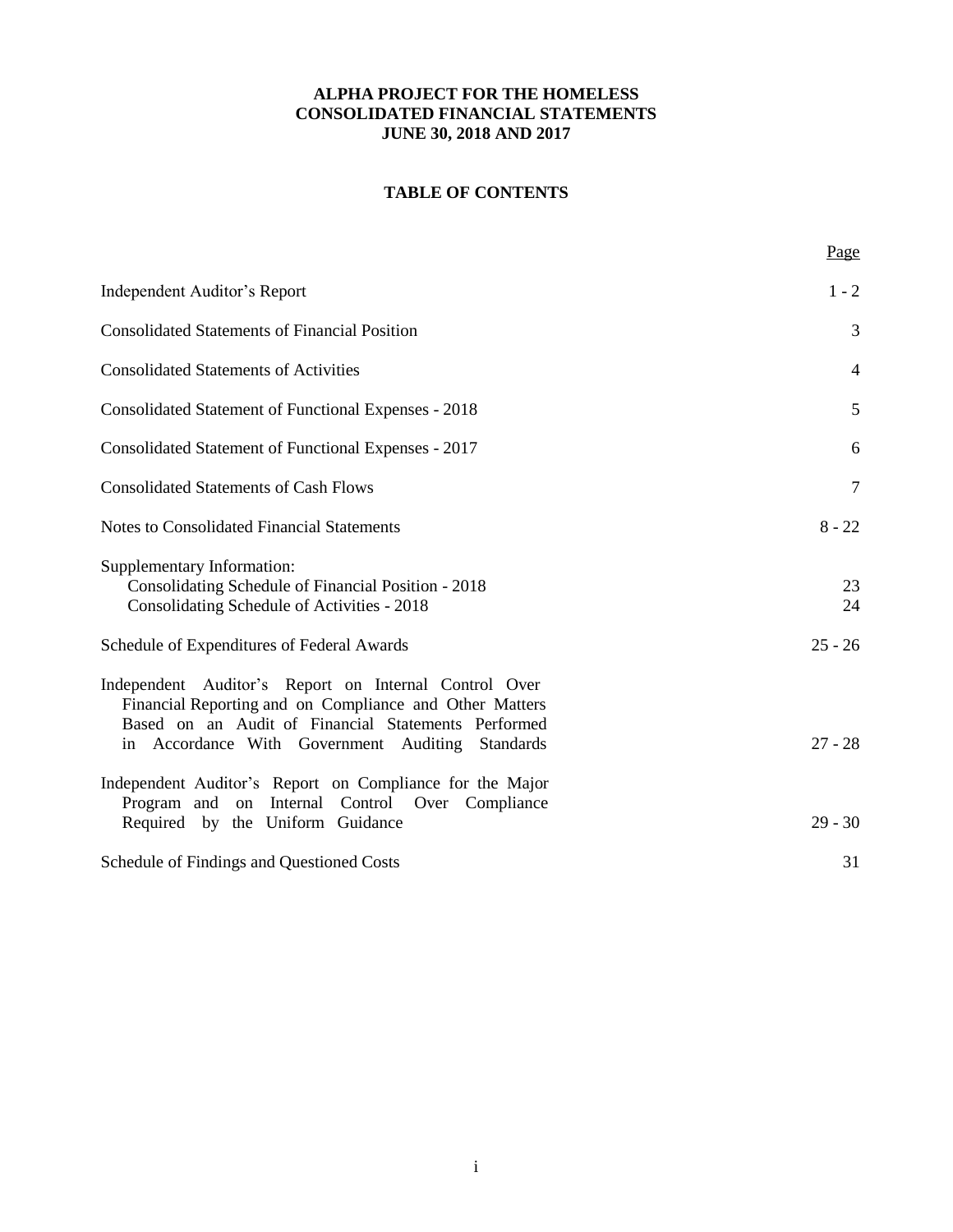

*Certified Public Accountants A Partnership of Professional Corporations*

# **Independent Auditor's Report**

To the Board of Directors Alpha Project for the Homeless

# **Report on the Consolidated Financial Statements**

We have audited the accompanying consolidated financial statements of Alpha Project for the Homeless, which comprise the consolidated statements of financial position as of June 30, 2018 and 2017, and the related consolidated statements of activities, functional expenses and cash flows for the years then ended, and the related notes to the consolidated financial statements.

## *Management's Responsibility for the Consolidated Financial Statements*

Management is responsible for the preparation and fair presentation of these consolidated financial statements in accordance with accounting principles generally accepted in the United States of America; this includes the design, implementation, and maintenance of internal control relevant to the preparation and fair presentation of consolidated financial statements that are free from material misstatement, whether due to fraud or error.

## *Auditor's Responsibility*

Our responsibility is to express an opinion on these consolidated financial statements based on our audits. We conducted our audits in accordance with auditing standards generally accepted in the United States of America and the standards applicable to financial audits contained in *Government Auditing Standards*, issued by the Comptroller General of the United States. Those standards require that we plan and perform the audit to obtain reasonable assurance about whether the consolidated financial statements are free from material misstatement.

An audit involves performing procedures to obtain audit evidence about the amounts and disclosures in the consolidated financial statements. The procedures selected depend on the auditor's judgment, including the assessment of the risks of material misstatement of the consolidated financial statements, whether due to fraud or error. In making those risk assessments, the auditor considers internal control relevant to the entity's preparation and fair presentation of the consolidated financial statements in order to design audit procedures that are appropriate in the circumstances, but not for the purpose of expressing an opinion on the effectiveness of the entity's internal control. Accordingly, we express no such opinion. An audit also includes evaluating the appropriateness of accounting policies used and the reasonableness of significant accounting estimates made by management, as well as evaluating the overall presentation of the consolidated financial statements.

We believe that the audit evidence we have obtained is sufficient and appropriate to provide a basis for our audit opinion.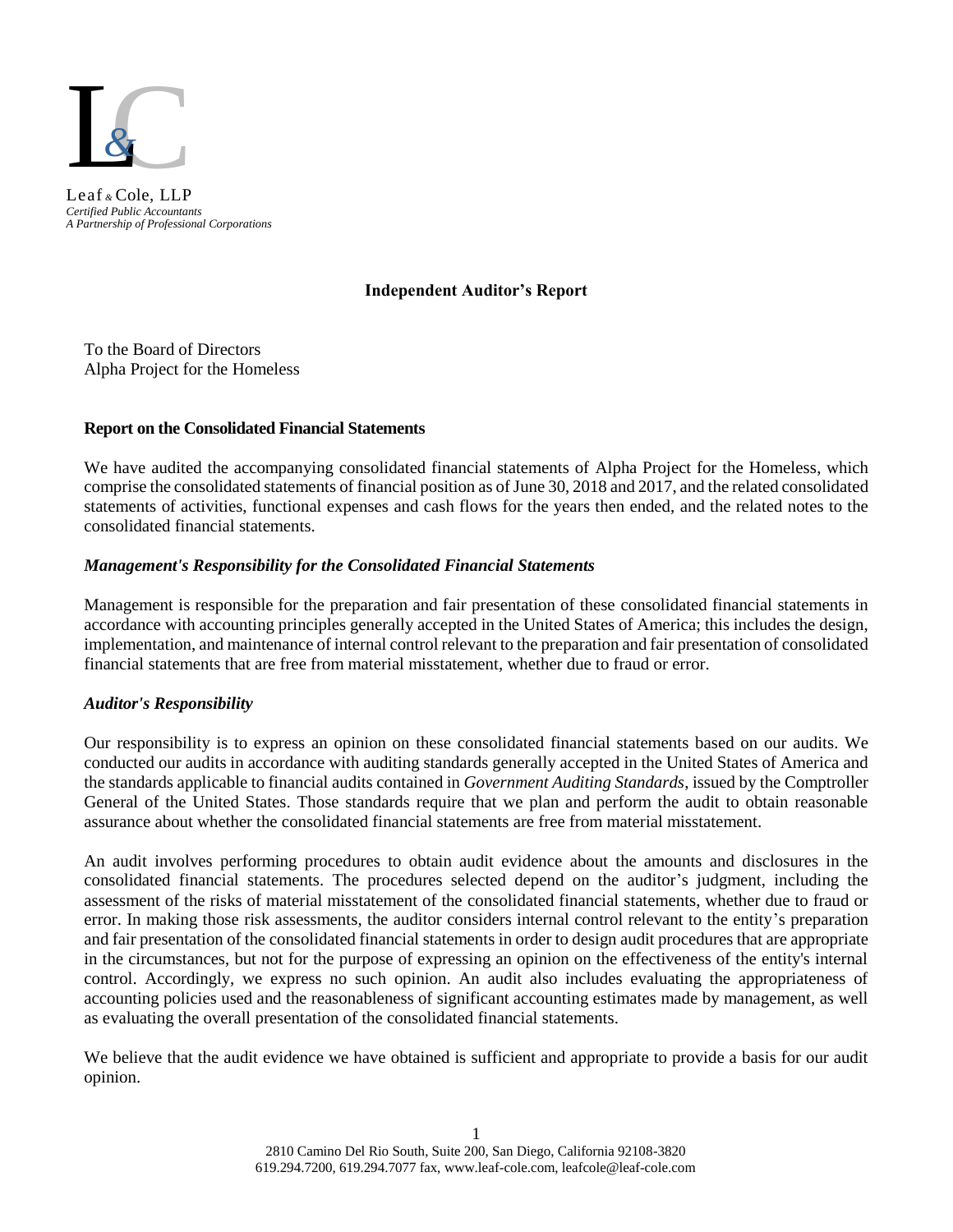#### *Opinion*

In our opinion, the consolidated financial statements referred to above present fairly, in all material respects, the consolidated financial position of Alpha Project for the Homeless as of June 30, 2018 and 2017, and the changes in their net assets and their cash flows for the years then ended in accordance with accounting principles generally accepted in the United States of America.

# *Other Matters*

## *Other Information*

Our audits were conducted for the purpose of forming an opinion on the consolidated financial statements as a whole. The accompanying supplementary information on pages 23 to 24 is presented for purposes of additional analysis and is not a required part of the consolidated financial statements. The accompanying schedule of expenditures of federal awards, as required by Title 2 U.S. *Code of Federal Regulations* Part 200, *Uniform Administrative Requirements, Cost Principles, and Audit Requirements for Federal Awards*, and is also not a required part of the consolidated financial statements*.* Such information is the responsibility of management and was derived from and relates directly to the underlying accounting and other records used to prepare the consolidated financial statements. The information has been subjected to the auditing procedures applied in the audit of the consolidated financial statements and certain additional procedures, including comparing and reconciling such information directly to the underlying accounting and other records used to prepare the consolidated financial statements or to the consolidated financial statements themselves, and other additional procedures in accordance with auditing standards generally accepted in the United States of America. In our opinion, the information is fairly stated, in all material respects, in relation to the consolidated financial statements as a whole.

# **Other Reporting Required by** *Government Auditing Standards*

In accordance with *Government Auditing Standards*, we have also issued our report dated November 14, 2018, on our consideration of Alpha Project for the Homeless' internal control over financial reporting and on our tests of its compliance with certain provisions of laws, regulations, contracts, and grant agreements and other matters. The purpose of that report is to describe the scope of our testing of internal control over financial reporting and compliance and the results of that testing, and not to provide an opinion on the effectiveness of Alpha Project for the Homeless' internal control over financial reporting or on compliance. That report is an integral part of an audit performed in accordance with *Government Auditing Standards* in considering Alpha Project for the Homeless' internal control over financial reporting and compliance.

 $L$ eaf $C$ ole  $LLP$ 

San Diego, California November 14, 2018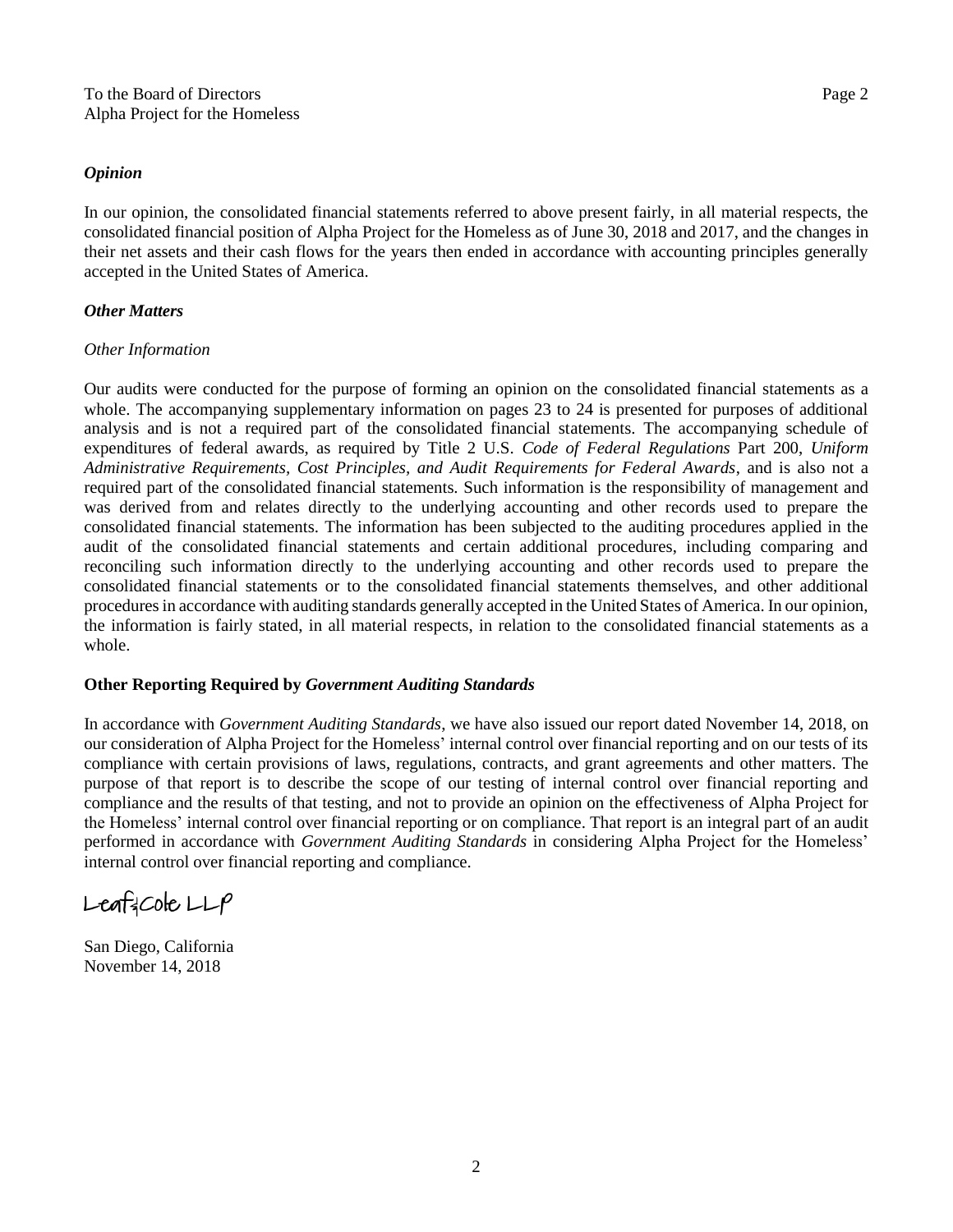# **ALPHA PROJECT FOR THE HOMELESS CONSOLIDATED STATEMENTS OF FINANCIAL POSITION JUNE 30, 2018 AND 2017**

| <b>ASSETS</b>                                        |    |           |                 |
|------------------------------------------------------|----|-----------|-----------------|
|                                                      |    | 2018      | 2017            |
| <b>Current Assets:</b> (Notes 2, 3 and 4)            |    |           |                 |
| Cash and cash equivalents                            | \$ | 3,565,052 | \$<br>914,764   |
| Investments                                          |    | 340,983   | 303,007         |
| Grants and contracts receivable                      |    | 1,020,797 | 936,109         |
| Prepaid expenses                                     |    | 23,246    | 7,807           |
| <b>Total Current Assets</b>                          |    | 4,950,078 | 2,161,687       |
| <b>Noncurrent Assets:</b> (Notes 2, 5, 6 and 8)      |    |           |                 |
| Deposits                                             |    | 1,189     | 1,189           |
| Property and equipment, net                          |    | 2,154,845 | 2,065,212       |
| Beneficial interest in endowment funds               |    | 56,593    | 55,484          |
| <b>Total Noncurrent Assets</b>                       |    | 2,212,627 | 2,121,885       |
| <b>TOTAL ASSETS</b>                                  | S  | 7,162,705 | \$<br>4,283,572 |
| <b>LIABILITIES AND NET ASSETS</b>                    |    |           |                 |
| <b>Current Liabilities:</b> (Notes 2, 7 and 8)       |    |           |                 |
| Accounts payable                                     | \$ | 150,330   | \$<br>56,941    |
| Accrued expenses                                     |    | 386,925   | 179,111         |
| Deferred revenue                                     |    | 108,746   |                 |
| Line-of-credit payable                               |    | 28,318    | 73,923          |
| Client trust                                         |    | 18,654    | 24,527          |
| Current portion of notes payable                     |    | 379,846   | 46,555          |
| <b>Total Current Liabilities</b>                     |    | 1,072,819 | 381,057         |
| <b>Noncurrent Liabilities:</b> (Note 8)              |    |           |                 |
| Notes payable, net of current portion                |    | 540,901   | 864,958         |
| Interest payable                                     |    | 74,687    | 70,938          |
| <b>Total Noncurrent Liabilities</b>                  |    | 615,588   | 935,896         |
| <b>Total Liabilities</b>                             |    | 1,688,407 | 1,316,953       |
| <b>Commitments and Contingency</b> (Notes 11 and 12) |    |           |                 |
| Net Assets: (Notes 2, 9 and 10)                      |    |           |                 |
| Unrestricted                                         |    | 5,385,893 | 2,892,309       |
| Temporarily restricted                               |    | 38,405    | 24,310          |
| Permanently restricted                               |    | 50,000    | 50,000          |
| <b>Total Net Assets</b>                              |    | 5,474,298 | 2,966,619       |
| <b>TOTAL LIABILITIES AND NET ASSETS</b>              | \$ | 7,162,705 | \$<br>4,283,572 |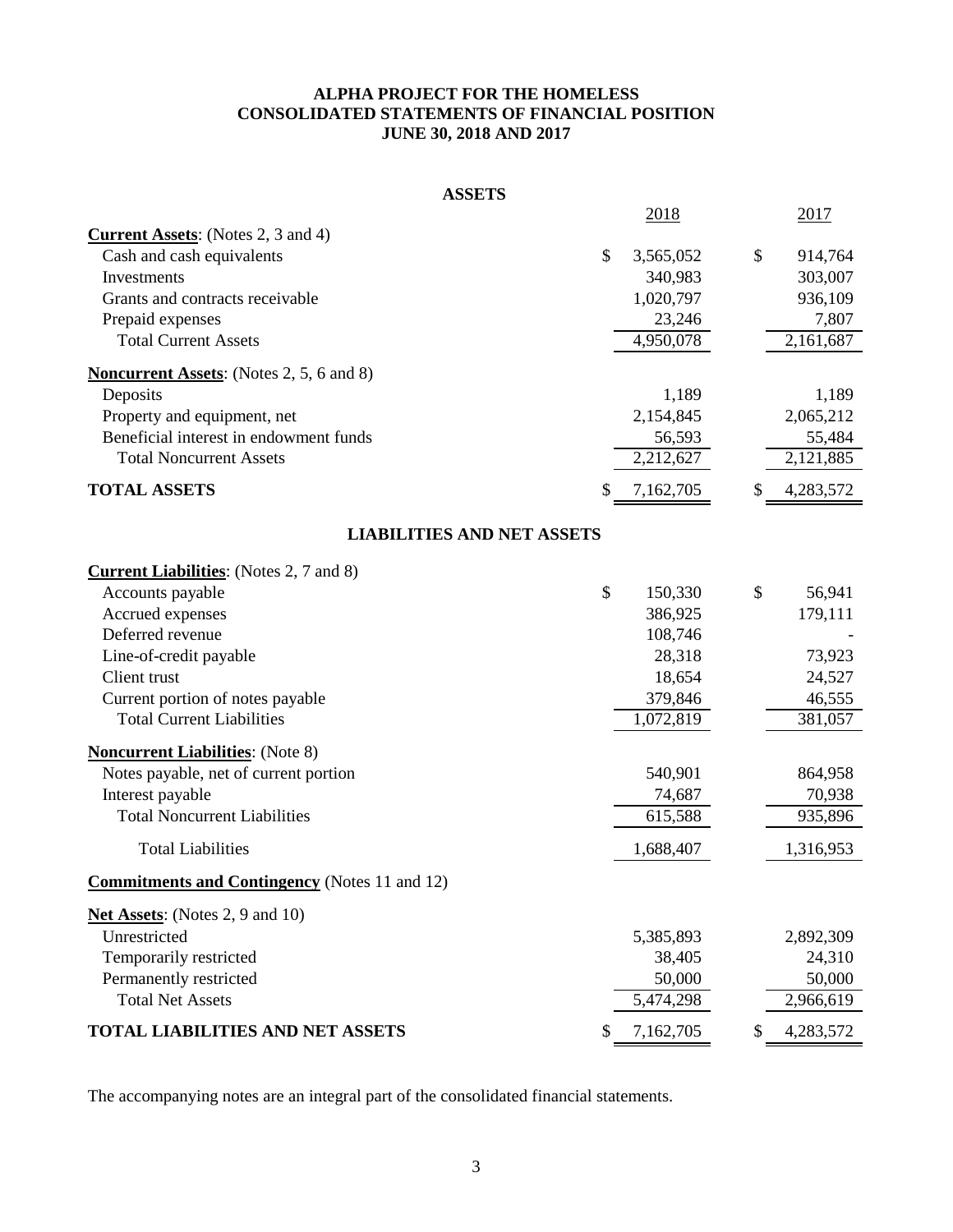# **ALPHA PROJECT FOR THE HOMELESS CONSOLIDATED STATEMENTS OF ACTIVITIES FOR THE YEARS ENDED JUNE 30, 2018 AND 2017**

|                                             | 2018            | 2017            |
|---------------------------------------------|-----------------|-----------------|
| <b>Unrestricted Net Assets:</b>             |                 |                 |
| <b>Support and Revenues:</b>                |                 |                 |
| Grants and contracts                        | \$<br>7,888,924 | \$<br>4,876,799 |
| Program revenues                            | 2,265,248       | 1,627,332       |
| Development and other fees                  | 1,754,682       | 545,672         |
| In-kind contributions                       | 1,743,782       | 1,876,303       |
| Contributions                               | 1,390,664       | 813,378         |
| Investment income                           | 43,121          | 45,900          |
| Miscellaneous income                        | 29,049          | 36,424          |
| Net assets released from restrictions       | 18,915          | 118,949         |
| <b>Total Support and Revenues</b>           | 15, 134, 385    | 9,940,757       |
| <b>Expenses:</b>                            |                 |                 |
| <b>Program Services:</b>                    |                 |                 |
| Rehabilitation program services             | 4,838,092       | 5,007,581       |
| Housing assistance                          | 2,323,871       | 1,646,738       |
| Temporary bridge shelter                    | 2,176,541       |                 |
| Special projects                            | 801,815         | 733,176         |
| Campground                                  | 447,502         |                 |
| Other programs                              | 432,043         | 250,542         |
| Outreach                                    | 291,638         | 305,028         |
| Alpha Square Pizzeria                       | 225,876         | 164,207         |
| Alpha House                                 | 195,096         | 179,239         |
| <b>Total Program Services</b>               | 11,732,474      | 8,286,511       |
| <b>Supporting Services:</b>                 |                 |                 |
| Management and general                      | 815,454         | 686,378         |
| Fundraising                                 | 92,873          | 129,165         |
| <b>Total Supporting Services</b>            | 908,327         | 815,543         |
| <b>Total Expenses</b>                       | 12,640,801      | 9,102,054       |
| Change in Unrestricted Net Assets           | 2,493,584       | 838,703         |
| <b>Temporarily Restricted Net Assets:</b>   |                 |                 |
| Contributions                               | 29,540          | 52,175          |
| Investment income                           | 3,470           | 5,944           |
| Net assets released from restrictions       | (18, 915)       | (118,949)       |
| Change in Temporarily Restricted Net Assets | 14,095          | (60, 830)       |
| Net Assets at Beginning of Year             | 2,966,619       | 2,188,746       |
| NET ASSETS AT END OF YEAR                   | 5,474,298<br>\$ | \$<br>2,966,619 |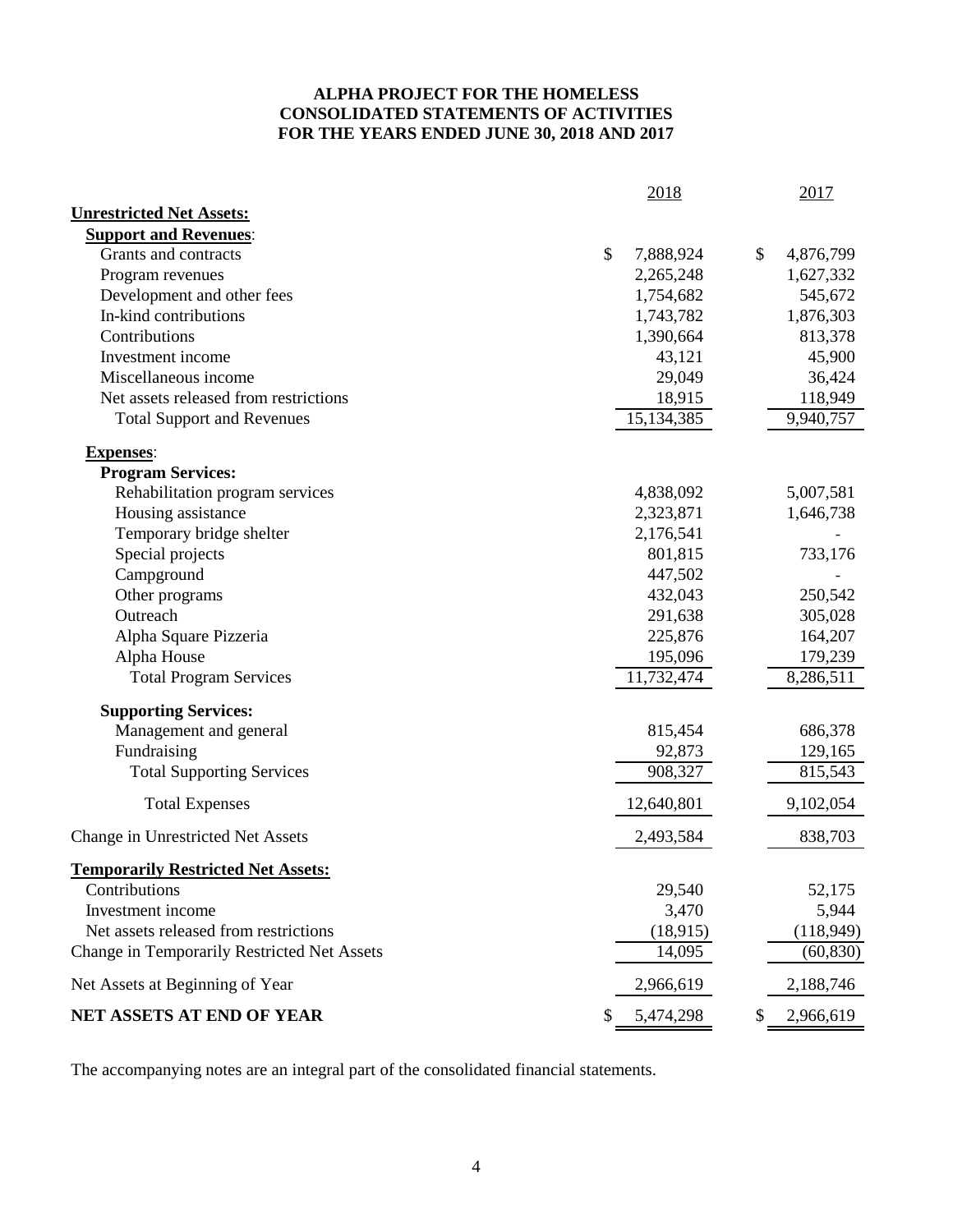# **ALPHA PROJECT FOR THE HOMELESS CONSOLIDATED STATEMENT OF FUNCTIONAL EXPENSES FOR THE YEAR ENDED JUNE 30, 2018**

|                                            |                     |                          |                           |                          |                          | <b>Program Services</b>  |                          |                          |                          |                                  | <b>Supporting Services</b> |                  |                   |
|--------------------------------------------|---------------------|--------------------------|---------------------------|--------------------------|--------------------------|--------------------------|--------------------------|--------------------------|--------------------------|----------------------------------|----------------------------|------------------|-------------------|
|                                            | Rehabilitation      |                          | Temporary                 |                          |                          |                          |                          |                          | Alpha                    |                                  |                            |                  |                   |
|                                            | Program<br>Services | Housing<br>Assistance    | <b>Bridge</b><br>Shelter  | Special<br>Projects      | Camp-<br>ground          | Other<br>Programs        | Outreach                 | Alpha House              | Square<br>Pizzeria       | <b>Total Program</b><br>Services | Management<br>and General  | Fund-<br>Raising | Total<br>Expenses |
| <b>Salaries and Related Expenses:</b>      |                     |                          |                           |                          |                          |                          |                          |                          |                          |                                  |                            |                  |                   |
| Salaries and wages                         | 1,782,221<br>\$     | 834,349<br>- \$          | 1,226,099<br>- \$<br>- \$ | 474,449 \$               | 183,890                  | 159,842 \$<br>- \$       | 182,133 \$               | 16,706 \$                | 65,029                   | 4,924,718 \$<br>-S               | 314,085 \$                 | $25,614$ \$      | 5,264,417         |
| Payroll taxes and fringe benefits          | 459,130             | 222,466                  | 261,537                   | 139,912                  | 32,723                   | 34,483                   | 37,573                   | 3,179                    | 15,555                   | 1,206,558                        | 126,287                    | 5,928            | 1,338,773         |
| <b>Total Salaries and Related Expenses</b> | 2,241,351           | 1,056,815                | 1,487,636                 | 614,361                  | 216,613                  | 194,325                  | 219,706                  | 19,885                   | 80,584                   | 6,131,276                        | 440,372                    | 31,542           | 6,603,190         |
| <b>Nonsalary Related Expenses:</b>         |                     |                          |                           |                          |                          |                          |                          |                          |                          |                                  |                            |                  |                   |
| Advertising and marketing                  | 716                 |                          | 781                       | 148                      | $\sim$                   | 70                       |                          |                          | 2,260                    | 3,975                            | 39,514                     | 9,786            | 53,275            |
| Auto and truck                             | 18,651              | 23                       | 7,789                     | 25,694                   | 300                      | 177                      | 1,447                    |                          | $\sim$                   | 54,081                           | 8,527                      |                  | 62,608            |
| <b>Bank</b> fees                           | 291                 | 60                       | $\overline{\phantom{a}}$  | 33                       | $\overline{\phantom{a}}$ | 6                        |                          |                          | 3,981                    | 4,371                            | 6,429                      |                  | 10,800            |
| Bus tokens                                 | 150                 | 148                      | 686                       | 296                      | 74                       | 164                      |                          |                          | $\overline{a}$           | 1,518                            |                            |                  | 1,518             |
| Client assist                              | 3,718               | 858,423                  | 35                        |                          | $\sim$                   | 15,121                   |                          |                          | $\sim$                   | 877,297                          | 22                         |                  | 877,319           |
| Contracted services                        | 58,000              | 121,530                  | $\overline{\phantom{a}}$  | $\sim$                   | $\sim$                   | $\sim$                   | $\overline{a}$           | $\overline{a}$           | $\sim$                   | 179,530                          | 3,500                      |                  | 183,030           |
| Depreciation                               | 81,568              | 4,038                    | 522                       | 9,578                    | 812                      | 7,698                    | 32,140                   | 1,238                    | 26,389                   | 163,983                          | 7,836                      |                  | 171,819           |
| Drug testing                               | 27,891              | $\sim$                   |                           | $\sim$                   | $\sim$                   | $\sim$                   |                          |                          | $\overline{\phantom{a}}$ | 27,891                           |                            |                  | 27,891            |
| Dues and subscriptions                     | 3,968               | 2,431                    | 1,950                     | 378                      | $\sim$                   | 162                      | 600                      | $\sim$                   | 1,314                    | 10,803                           | 5,115                      | $\sim$           | 15,918            |
| Equipment rental                           | 58,666              | 17,653                   | 5,906                     | 8,816                    | 17,142                   | $\sim$                   |                          | $\overline{\phantom{a}}$ | 1,075                    | 109,258                          | 29,790                     | $\sim$           | 139,048           |
| Food                                       | 363,148             | 2,083                    | 413,310                   | $\sim$                   | 82,735                   | 134,513                  | 5,681                    | 41,880                   | 48,355                   | 1,091,705                        | 326                        | $\sim$           | 1,092,031         |
| Fundraising                                |                     | $\sim$                   |                           |                          | ÷                        | $\sim$                   | $\overline{\phantom{a}}$ | ۰.                       | $\overline{\phantom{a}}$ |                                  | $\overline{a}$             | 47,494           | 47,494            |
| Gasoline                                   | 62,305              | 5,809                    | 4,807                     | 19,786                   | 5,021                    | 736                      | 11,729                   | $\overline{\phantom{a}}$ | $\sim$                   | 110,193                          | 15,248                     |                  | 125,441           |
| In-kind expenses                           | 1,449,062           | $\sim$                   | 62,464                    | $\sim$                   | 61,195                   | 32,557                   | 590                      | 117,040                  | $\overline{\phantom{a}}$ | 1,722,908                        | 20,874                     |                  | 1,743,782         |
| Insurance                                  | 60,423              | 6,145                    | 3,019                     | 22,661                   |                          | 721                      | 5,883                    | 3,235                    | 2,202                    | 104,289                          | 15,192                     |                  | 119,481           |
| Interest                                   | 8,894               | 950                      | $\overline{\phantom{a}}$  | 18,098                   | $\sim$                   |                          | 2,130                    |                          | 5,468                    | 35,540                           |                            |                  | 35,540            |
| Licenses and fees                          | 10,607              | 875                      | 1,459                     | 4,997                    | $\sim$                   | 459                      | 2,108                    | 64                       | 1,920                    | 22,489                           | 5,195                      |                  | 27,684            |
| Medical expense                            | 70                  |                          | 106                       | 53                       | 53                       |                          |                          |                          | 23                       | 305                              | 53,427                     |                  | 53,732            |
| Meetings                                   | 1,954               | 1,695                    | 2,344                     | $\overline{\phantom{a}}$ | 17                       | 40                       | 409                      | $\sim$                   | $\sim$                   | 6,459                            | 40,405                     |                  | 46,864            |
| Miscellaneous                              | 19,609              | 23,681                   | 1,405                     | 200                      | ÷.                       | 5,916                    | 70                       | 213                      | 3,638                    | 54,732                           | 21,311                     |                  | 76,043            |
| Office expense                             | 17,658              | 6,050                    | 7,463                     | 323                      | 2,836                    | 4,274                    | 507                      | 232                      | 1,461                    | 40,804                           | 4,583                      | $\sim$           | 45,387            |
| Parking                                    | 2,688               | 3,441                    | 38                        | 626                      | 210                      | $\sim$                   | ÷,                       |                          | $\sim$                   | 7,003                            | 4,622                      | $\sim$           | 11,625            |
| Postage                                    | 1,708               | 201                      | 245                       | 264                      | $\sim$                   | $\sim$                   |                          |                          | $\overline{\phantom{a}}$ | 2,418                            | 4,651                      | 245              | 7,314             |
| Professional fees                          | 20,257              | 69,443                   | 1,883                     | 5,802                    | 176                      | 3,120                    | 2,500                    | $\sim$                   | 4,171                    | 107,352                          | 27,134                     | $\sim$           | 134,486           |
| Property taxes                             | 36,692              | $\sim$                   | $\overline{\phantom{a}}$  | 1,384                    | $\sim$                   | $\sim$                   |                          |                          | $\overline{\phantom{a}}$ | 38,076                           |                            |                  | 38,076            |
| Rent                                       | 17,637              | 14,411                   | 736                       | 2,839                    | 85                       | 9,400                    | $\overline{\phantom{a}}$ | $\overline{\phantom{a}}$ | $\sim$                   | 45,108                           | 9,510                      | $\sim$           | 54,618            |
| Repairs and maintenance                    | 12,514              | $\sim$                   | 1,838                     | 5,094                    | 576                      | 1,212                    |                          | 768                      | 2,461                    | 24,463                           |                            |                  | 24,463            |
| Stipends                                   | 57,715              | $\overline{\phantom{a}}$ |                           |                          |                          | $\overline{\phantom{a}}$ | $\overline{\phantom{a}}$ |                          | $\overline{\phantom{a}}$ | 57,715                           | 22,638                     | $\sim$           | 80,353            |
| Supplies                                   | 56,002              | 10,508                   | 142,727                   | 37,962                   | 54,580                   | 17,102                   | 3,895                    | 3,642                    | 17,263                   | 343,681                          | 14,554                     | 3,638            | 361,873           |
| Supplies - Books                           | 3,848               |                          |                           |                          |                          |                          |                          |                          |                          | 3,848                            |                            |                  | 3,848             |
| Technology                                 | 7,129               | 3,052                    | 2,258                     | 2,201                    | 783                      |                          |                          |                          | 195                      | 15,618                           | 959                        |                  | 16,577            |
| Telephone                                  | 24,788              | 5,914                    | 4,983                     | 5.606                    | $\sim$                   | 3,414                    | 2,243                    |                          | 361                      | 47,309                           | 3,196                      | 168              | 50,673            |
| Training                                   | 6,556               | 140                      |                           |                          | $\sim$                   |                          |                          |                          | $\overline{a}$           | 6,696                            | $\sim$                     |                  | 6,696             |
| Trash                                      | 17,418              | $\overline{a}$           | 11,616                    | 6,225                    | $\sim$                   |                          |                          |                          | $\overline{a}$           | 35,259                           | $\sim$                     |                  | 35,259            |
| Travel                                     | 1,422               | 19,342                   | 900                       | $\sim$                   | 74                       | 816                      |                          |                          | $\sim$                   | 22,554                           | 7,045                      |                  | 29,599            |
| Uniforms                                   | 11,913              | $\sim$                   | 2,243                     | 4,757                    | 3,399                    | 40                       |                          | $\overline{a}$           | $\sim$                   | 22,352                           | 3,193                      |                  | 25,545            |
| Utilities                                  | 71,105              | 89,010                   | 5,392                     | 3,633                    | 821                      |                          |                          | 5,094                    | 22,755                   | 197,810                          | 286                        |                  | 198,096           |
| Vending machine                            |                     |                          |                           |                          |                          |                          |                          | 1,805                    |                          | 1,805                            |                            |                  | 1,805             |
| <b>Total Expenses</b>                      | 4,838,092           | 2,323,871<br>S           | 2,176,541<br>-\$          | 801,815<br>-S            | 447,502<br>-S            | 432,043<br>£.            | 291,638                  | 195,096<br>-S            | 225,876                  | 11,732,474<br>-8                 | 815,454                    | 92,873           | 12,640,801<br>-S  |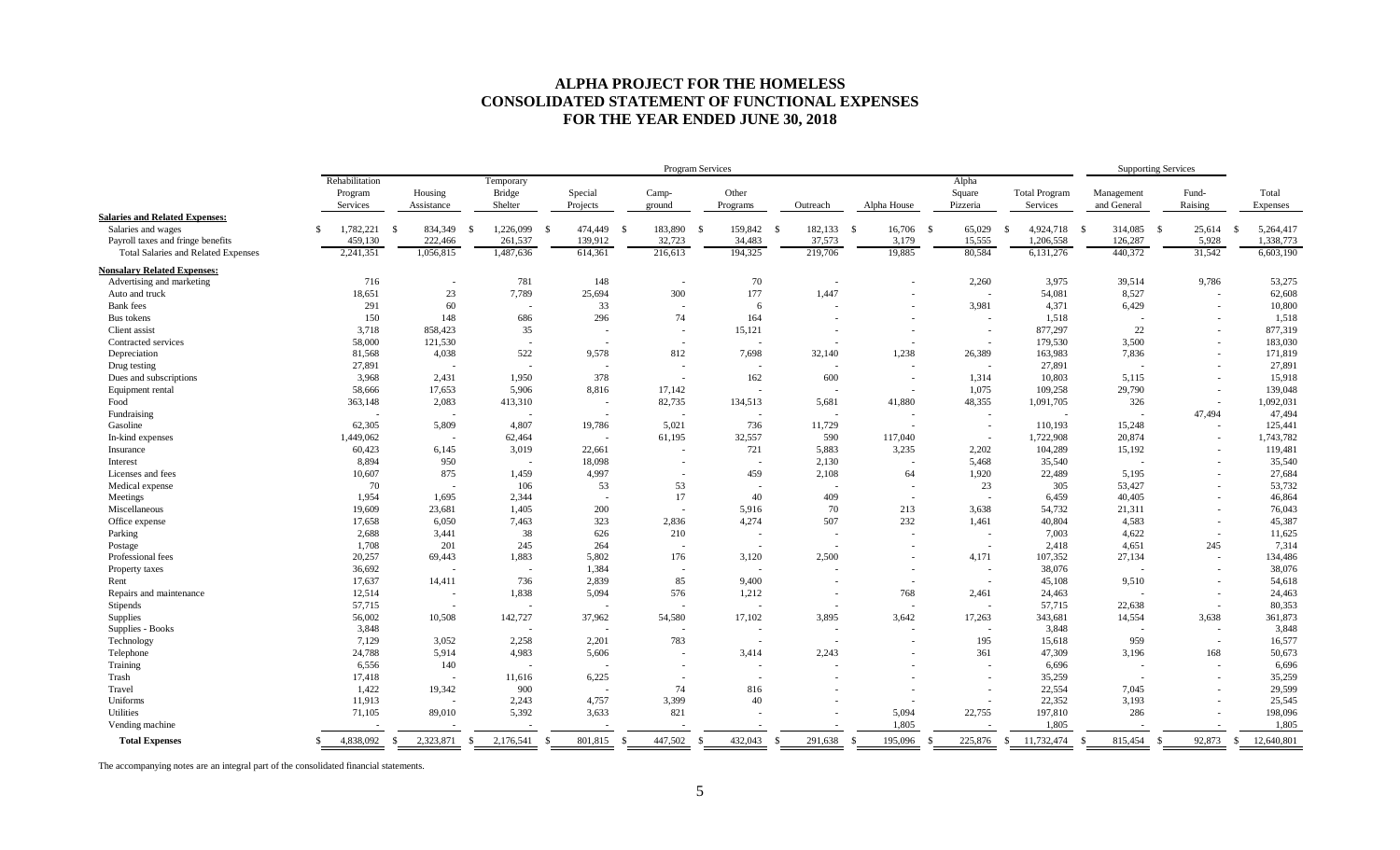# **ALPHA PROJECT FOR THE HOMELESS CONSOLIDATED STATEMENT OF FUNCTIONAL EXPENSES FOR THE YEAR ENDED JUNE 30, 2017**

|                                            |                       |                 |                    |          | Program Services |                          |                          |                           |                    | <b>Supporting Services</b> |                   |
|--------------------------------------------|-----------------------|-----------------|--------------------|----------|------------------|--------------------------|--------------------------|---------------------------|--------------------|----------------------------|-------------------|
|                                            | Rehabilitation        |                 |                    |          |                  | Alpha                    |                          |                           |                    |                            |                   |
|                                            | Program               | Housing         | Special            | Other    |                  | Square                   |                          | <b>Total Program</b>      | Management         | Fund-                      | Total             |
|                                            | Services              | Assistance      | Projects           | Programs | Outreach         | Pizzeria                 | Alpha House              | Services                  | and General        | Raising                    | Expenses          |
| <b>Salaries and Related Expenses:</b>      |                       |                 |                    |          |                  |                          |                          |                           |                    |                            |                   |
| Salaries and wages                         | 1,742,460<br><b>S</b> | 580,976<br>- \$ | 443,502 \$<br>- \$ | 134,653  | 198,590 \$<br>-S | 46,069                   | $\mathbb{S}$<br>18,647   | 3,164,897<br>$\mathbb{S}$ | 221,116 \$<br>- \$ | 24,974                     | 3,410,987<br>- \$ |
| Payroll taxes and fringe benefits          | 440.389               | 149,320         | 118,300            | 36,909   | 39,737           | 10,796                   | 3,218                    | 798,669                   | 59,439             | 6.002                      | 864,110           |
| <b>Total Salaries and Related Expenses</b> | 2,182,849             | 730,296         | 561,802            | 171,562  | 238,327          | 56,865                   | 21,865                   | 3,963,566                 | 280,555            | 30,976                     | 4,275,097         |
| <b>Nonsalary Related Expenses:</b>         |                       |                 |                    |          |                  |                          |                          |                           |                    |                            |                   |
| Advertising and marketing                  | 484                   | ÷,              | 170                |          | 401              | 8,704                    |                          | 9,759                     | 59,005             | 14,751                     | 83,515            |
| Auto and truck                             | 17,156                | 670             | 23,133             | 1,886    | 901              |                          |                          | 43,746                    | 10,731             |                            | 54,477            |
| <b>Bank</b> fees                           | 144                   |                 | 221                | 72       | $\sim$           | 1,197                    | $\overline{\phantom{a}}$ | 1,634                     | 4,645              |                            | 6,279             |
| Bus tokens                                 |                       | 222             |                    | 182      | $\sim$           |                          |                          | 404                       |                    |                            | 404               |
| Client assist                              | 1,269                 | 557,845         |                    | 6,126    | 8,244            |                          | $\bar{a}$                | 573,484                   | 596                |                            | 574,080           |
| Contracted services                        | 55,500                | 164,139         | $\sim$             | 17,800   |                  |                          | $\sim$                   | 237,439                   | 1,500              |                            | 238,939           |
| Cost of newspapers                         | 3,631                 |                 |                    |          |                  |                          | ÷,                       | 3,631                     |                    |                            | 3,631             |
| Depreciation                               | 83,026                |                 | 10,125             | 5,185    | 18,155           | 6,597                    | 5,734                    | 128,822                   | 14,664             |                            | 143,486           |
| Drug testing                               | 32,198                |                 |                    |          | $\sim$           |                          | ä,                       | 32,198                    |                    |                            | 32,198            |
| Dues and subscriptions                     | 5,857                 | 1,964           | 415                | 24       | 599              | 332                      | $\bar{a}$                | 9,191                     | 5,359              |                            | 14,550            |
| Equipment rental                           | 45,893                | 6,177           | 4,780              | 1,056    | $\sim$           | 291                      | $\sim$                   | 58,197                    | 29,508             |                            | 87,705            |
| Food                                       | 329,735               | 1,030           | 180                | 1,489    | 1,766            | 29,659                   | 10,265                   | 374,124                   | 143                |                            | 374,267           |
| Fundraising                                |                       |                 |                    |          |                  |                          |                          |                           |                    | 57,845                     | 57,845            |
| Gasoline                                   | 54,276                | 3,897           | 17,692             | 6,760    | 11,154           | $\overline{\phantom{a}}$ |                          | 93,779                    | 11,904             |                            | 105,683           |
| In-kind expenses                           | 1,706,852             |                 |                    | 9,668    | 6,410            | $\overline{a}$           | 123,985                  | 1,846,915                 | 29,388             |                            | 1,876,303         |
| Insurance                                  | 55,071                | 8,107           | 19,283             | 2,902    | 4,422            | 1,919                    | 2,594                    | 94,298                    | 19,561             |                            | 113,859           |
| Interest                                   | 12,137                | $\sim$          | 16,880             |          | 1,436            | 2,248                    | $\sim$                   | 32,701                    |                    |                            | 32,701            |
| Licenses and fees                          | 57,042                | 502             | 6,343              | 340      | 2,355            | 3,947                    | 61                       | 70,590                    | 4,723              |                            | 75,313            |
| Medical expense                            | 703                   | 212             | 510                | 2,163    | $\sim$           | 93                       | $\overline{\phantom{a}}$ | 3,681                     | 44,189             |                            | 47,870            |
| Meetings                                   | 1,481                 | 916             | $\sim$             | 1,557    | 634              | ÷,                       | ÷.                       | 4,588                     | 41,492             |                            | 46,080            |
| Miscellaneous                              | 5,805                 | 455             | 650                | 7,737    | 200              | 912                      | 266                      | 16,025                    | 63,070             |                            | 79,095            |
| Office expense                             | 14,216                | 6,369           | 694                |          | 1,221            | 1,433                    | $\sim$                   | 23,933                    | 3,929              |                            | 27,862            |
| Parking                                    | 2,932                 | 4,327           | 576                | 896      | 34               |                          | $\sim$                   | 8,765                     | 1,441              | ä,                         | 10,206            |
| Postage                                    | 3,298                 | 772             | 633                |          | ÷.               | 775                      | $\overline{a}$           | 5,478                     | 820                | 43                         | 6,341             |
| Professional fees                          | 19,845                | 76,172          | 1,971              | 4,995    | 2,000            | 16,746                   | $\sim$                   | 121,729                   | 39,221             |                            | 160,950           |
| Property taxes                             | 46,498                |                 | 1,314              |          |                  |                          | $\sim$                   | 47,812                    |                    |                            | 47,812            |
| Rent                                       | 17,046                | 22,877          | 2,796              | 92       |                  |                          | ÷.                       | 42,811                    | 9,521              |                            | 52,332            |
| Repairs and maintenance                    | 15,121                | 6,946           | 20,025             |          | $\sim$           | 1,911                    | 793                      | 44,796                    | 105                |                            | 44,901            |
| Stipends                                   | 53,105                |                 |                    | 100      | $\sim$           |                          | ä,                       | 53,205                    | $\sim$             |                            | 53,205            |
| Supplies                                   | 44,559                | 8,866           | 26,071             | 5,461    | 4,294            | 20,182                   | 5,656                    | 115,089                   | 591                | 25,006                     | 140,686           |
| Supplies - Books                           | 6,026                 |                 |                    |          | $\overline{a}$   | ÷,                       | ÷,                       | 6,026                     | $\overline{a}$     |                            | 6,026             |
| Technology                                 | 8,382                 | 2,502           | 1,968              | 467      | $\sim$           | 17                       | ä,                       | 13,336                    | 1,360              |                            | 14,696            |
| Telephone                                  | 39,518                | 5,948           | 7,425              | 845      | 2,475            | 213                      | $\sim$                   | 56,424                    | 2,178              | 544                        | 59,146            |
| Training                                   | 940                   | 1,780           |                    |          |                  |                          | ä,                       | 2,720                     | 200                |                            | 2,920             |
| Trash                                      | 16,864                |                 | 3,345              |          |                  |                          | $\bar{a}$                | 20,209                    |                    |                            | 20,209            |
| Travel                                     | 773                   | 9,616           |                    | 583      |                  |                          | $\bar{a}$                | 10,972                    | 5,536              |                            | 16,508            |
| Uniforms                                   | 5,253                 |                 | 1,231              |          |                  | 2,089                    |                          | 8,573                     |                    |                            | 8,573             |
| Utilities                                  | 62,096                | 24,131          | 2,943              | 594      |                  | 8,077                    | 4,687                    | 102,528                   | 443                |                            | 102,971           |
| Vending machine                            |                       |                 |                    |          |                  |                          | 3,333                    | 3,333                     |                    |                            | 3,333             |
| <b>Total Expenses</b>                      | 5,007,581<br>-8       | 1,646,738<br>\$ | 733,176            | 250,542  | 305,028          | 164,207<br>£.            | 179,239                  | 8,286,511                 | 686,378<br>£.      | 129,165<br>£.              | 9,102,054<br>S.   |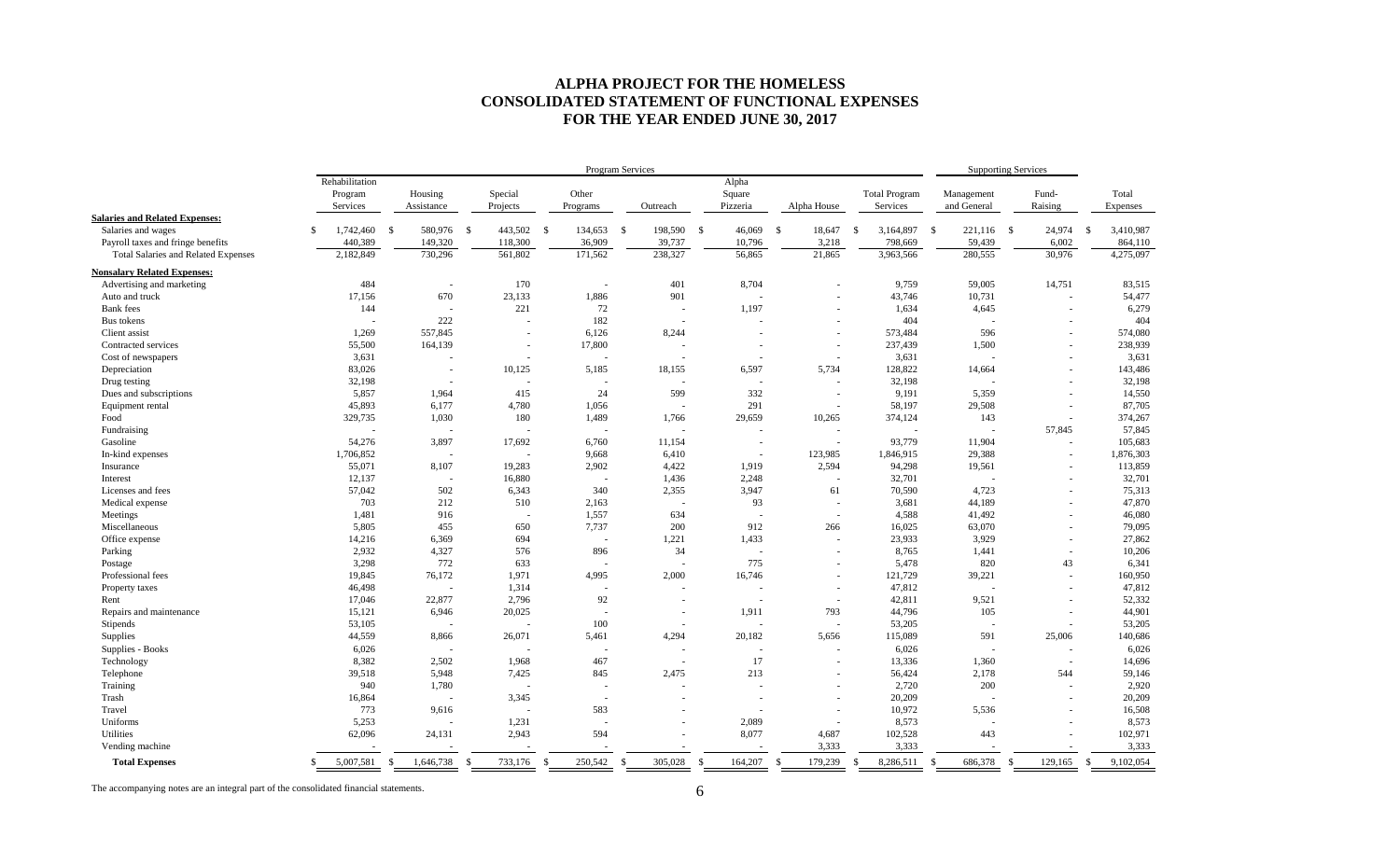# **ALPHA PROJECT FOR THE HOMELESS CONSOLIDATED STATEMENTS OF CASH FLOWS FOR THE YEARS ENDED JUNE 30, 2018 AND 2017**

|                                                          | 2018            |    | 2017       |
|----------------------------------------------------------|-----------------|----|------------|
| <b>Cash Flows From Operating Activities:</b>             |                 |    |            |
| Change in net assets                                     | \$<br>2,507,679 | \$ | 777,873    |
| Adjustments to reconcile change in net assets            |                 |    |            |
| to net cash provided by operations:                      |                 |    |            |
| Depreciation                                             | 171,819         |    | 143,486    |
| Net realized and unrealized gains on investments         | (23,589)        |    | (34,993)   |
| Gain on sale of property and equipment                   | (4,960)         |    | (13,300)   |
| Beneficial interest in endowment funds gain              | (3,470)         |    | (5,944)    |
| (Increase) Decrease in:                                  |                 |    |            |
| Grants and contracts receivable                          | (84, 688)       |    | (264, 231) |
| Prepaid expenses and deposits                            | (15, 439)       |    | 103,055    |
| Increase (Decrease) in:                                  |                 |    |            |
| Accounts payable                                         | 93,389          |    | (11,651)   |
| Accrued expenses                                         | 207,814         |    | 16,133     |
| Deferred revenue                                         | 108,746         |    |            |
| Client trust                                             | (5,873)         |    | (10,758)   |
| Interest payable                                         | 3,749           |    | 3,751      |
| Net Cash Provided by Operating Activities                | 2,955,177       |    | 703,421    |
| <b>Cash Flows From Investing Activities:</b>             |                 |    |            |
| Sales (Purchases) of investments, net                    | (14, 387)       |    | (25, 419)  |
| Proceeds from disposal of property and equipment         | 37,682          |    | 13,300     |
| Purchase of property and equipment                       | (294, 174)      |    | (448, 668) |
| Change in beneficial interest in endowment funds         | 2,361           |    | 2,083      |
| Net Cash Used in Investing Activities                    | (268, 518)      |    | (458, 704) |
| <b>Cash Flows From Financing Activities:</b>             |                 |    |            |
| (Repayments of) Proceeds from line-of-credit, net        | (45, 605)       |    | (42, 629)  |
| Proceeds from notes payable                              | 85,272          |    | 85,692     |
| Repayments on notes payable                              | (76,038)        |    | (70, 821)  |
| Net Cash Used in Financing Activities                    | (36,371)        |    | (27, 758)  |
| Net Increase in Cash and Cash Equivalents                | 2,650,288       |    | 216,959    |
| Cash and Cash Equivalents at Beginning of Year           | 914,764         |    | 697,805    |
| CASH AND CASH EQUIVALENTS AT END OF YEAR                 | \$<br>3,565,052 | S  | 914,764    |
| <b>Supplemental Disclosure of Cash Flow Information:</b> |                 |    |            |
| Cash paid for interest                                   | \$<br>31,791    | \$ | 28,950     |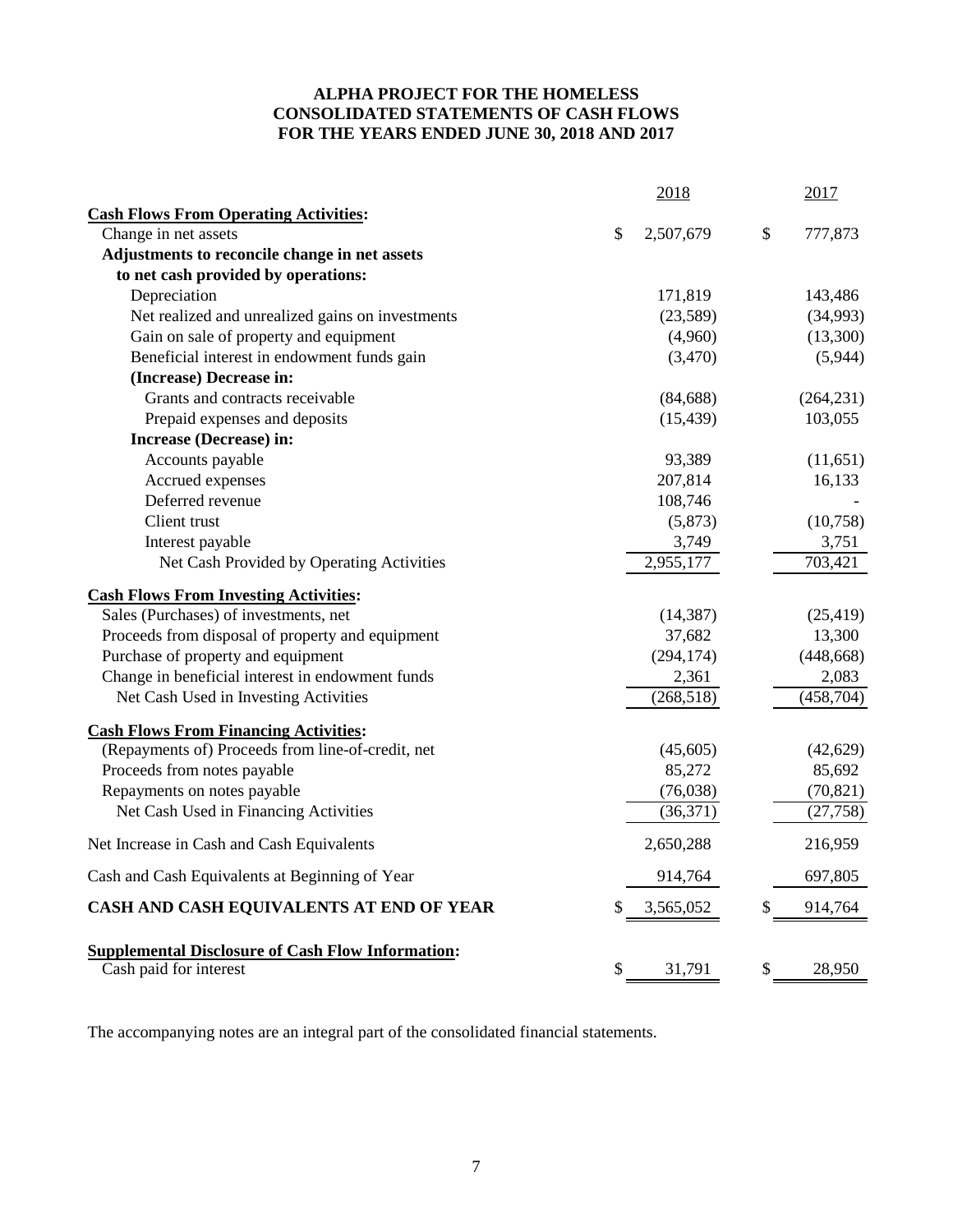## **Note 1 - Organization:**

The consolidated financial statements include the following entities:

## **Alpha Project for the Homeless**

Alpha Project for the Homeless ("Alpha Project") was organized in February 1987 under the Nonprofit Public Benefit Corporation Law for public and charitable purposes. The mission of Alpha Project is to empower individuals, families, and communities by providing work, recovery and support services to people who are motivated to change their lives and achieve self-sufficiency. Alpha Project's many programs are available to all persons in need regardless of race, creed, color, ethnicity, national origin, religion, gender, or sexual orientation.

Alpha Project strives not to manage homelessness, but rather to end it for its clients. The agency's programs do not aim at making homelessness easier, or less costly, or more tolerable. Alpha Project breaks the cycle of homelessness and provides an alternate direction for its clients out of hopelessness and despair, and into a life of responsibility and dignity.

Each program offered by the Alpha Project focuses on assisting participants to attain their own optimal level of independence. For most of the program participants, successful completion of the programs will mean complete and permanent independence through education, employment, sobriety, and stability. For those clients with special needs, the programs maximize their own potential and support as much independence as possible. All of the clients, regardless of their history, are encouraged, supported, and assisted in reaching their maximum potential with dignity and respect.

#### **Alpha Square Pizzeria and Deli, LLC**

Alpha Square Pizzeria and Deli, LLC ("Alpha Square Pizzeria") was incorporated as a single member limited liability corporation on June 8, 2016. The purpose of Alpha Square Pizzeria is to produce a great product as well as to support the residents in the permanent supportive housing building in Alpha Square. Alpha Square Pizzeria is located below Alpha Square, a 203 unit housing complex for people who once lived on the street. Residents of Alpha Square have the opportunity to help out in the pizzeria as paid interns which will help to equip them with skills so they can continue working in the food industry. Proceeds from Alpha Square Pizzeria will also help fund a future project involving a larger kitchen and work training program. Alpha Square Pizzeria is non-operative at June 30, 2018.

The following is a brief description of Alpha Project's programs:

## **Rehabilitation Program Services**

#### **Casa Raphael**

The program is a state-licensed and certified residential treatment program for men in recovery from substance abuse. The program provides housing, food, recovery workshops, case management, mental health counseling, health and work and financial assistance.

## **Casa Base**

The State licensed program provides a six-week rehabilitation program for men who are entering into Casa Raphael, which incorporates job training, education, and room and board and all services listed above.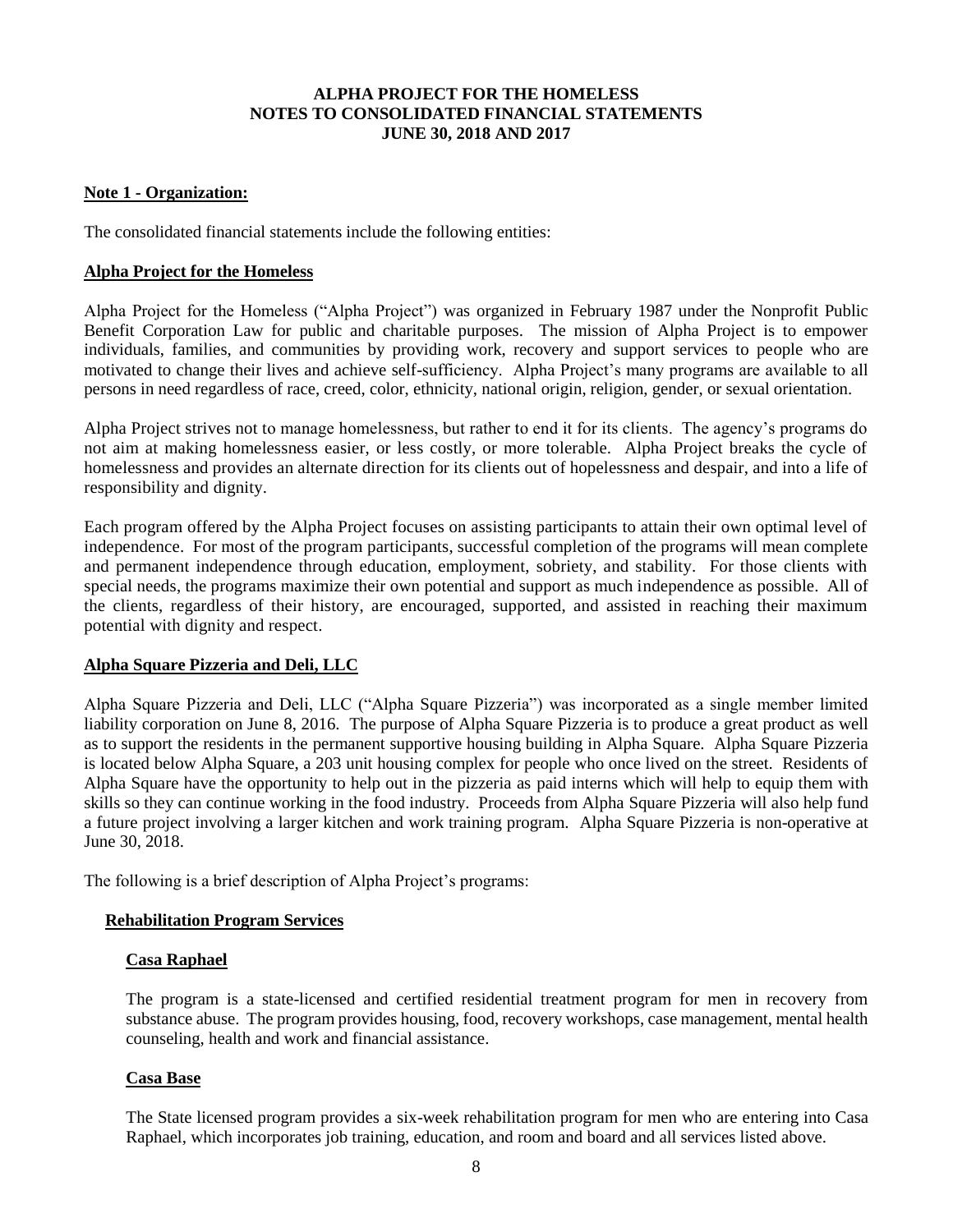#### **Note 1 - Organization: (Continued)**

#### **Housing Assistance**

#### **Home Finder Program**

The Home Finder Program ("Home Finder") is funded by the County of San Diego Behavioral Health Services (BHS). Home Finder serves clients who are homeless and are experiencing serious mental illness and are connected to designated outpatient County of San Diego B.H.S clinics. Home Finder is responsible for the provision of housing identification, housing navigation, supportive services and trainings. Home Finder has Housing Navigators who coordinate, broker, schedule appropriate client services with external medical, dental, and housing to meet client's needs. Our dedicated Housing Locator is responsible for housing identification including market rate, affordable housing, shared housing, and permanent supportive housing. The Housing Locator and Community Engagement Coordinator attend regional landlord meetings and develop relationships with community landlords. Home Finder staff meets with clients at the designated (Areta Crowell & North Central Mental Health) clinics.

Program Criteria:

- 18 years or older.
- Being treated at identified outpatient County of San Diego clinics.
- Homeless or unstably housed.

#### **Rapid Re-Housing**

The Rapid Re-Housing program provides financial assistance and services to prevent individuals and families from becoming homeless and help those who are experiencing homelessness to be quickly re-housed and stabilized. This program is intended to target individuals and families who would be homeless but for this assistance. The program provides short-term or medium-term rental assistance and housing relocation and stabilization services.

#### **Temporary Bridge Shelter**

Alpha Project operates a 325-bed Temporary Bridge Sheller Program for single adults located in downtown San Diego at the corner of 16th Street and Newton Avenue. Clients are welcomed and supported at the sprung structure with emergency housing and wrap-around support services. The Program utilizes tools designed to effectively serve the target population in a welcoming and solutions-focused environment.

#### **Special Projects**

Throughout the year, Alpha Project contracts directly with various public departments and private entities to provide weed and brush abatement services and other community benefit projects to neighborhoods and rural areas throughout San Diego County.

## **Campground**

The temporary city-sanctioned campground for 200 homeless people near downtown San Diego holds nearly 150 tents, along with showers and toilets, hand-washing stations and shuttle transportation. Meals and snacks are provided, and health workers and housing navigators are also onsite.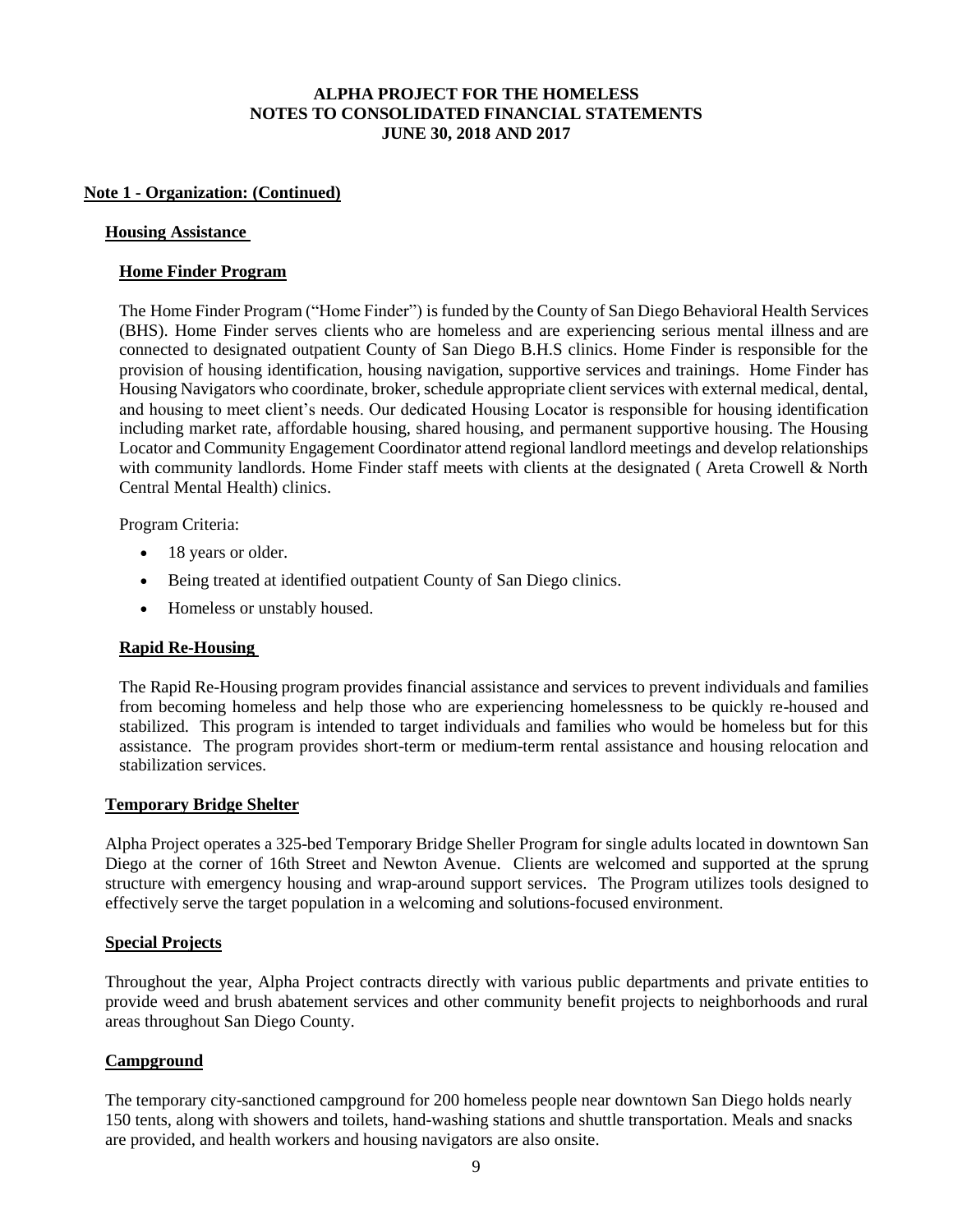## **Note 1 - Organization: (Continued)**

#### **Other Programs**

### **Tenant Peer Support Services Program (TPSS)**

The Tenant Peer Support Services Program (TPSS) is funded by the County of San Diego Behavioral Health Services (BHS). Tenant Peer Support Services serves clients who are ages 18 years or older, homeless or unstably housed and are connected to a designated county outpatient clinic. The TPSS program is responsible for identifying available housing in San Diego, helping participants navigated the housing market, and providing supportive case management services and trainings.

#### **Wheels of Change**

*Wheels of Change* empowers residents, builds self-esteem AND provides meaningful transitional employment, while giving back to the community. *Wheels of Change* provides transitional employment opportunities, paying minimum wage, to individuals residing at Alpha Project's *Temporary Bridge Shelter* program.

#### **Hospice for the Homeless**

Each year more than 100 homeless men and women die on the streets of San Diego. In 2007, Alpha Project launched Hospice for the Homeless to provide assistance to veterans, homeless and indigent people diagnosed with chronic and terminal illnesses. This program caters to those that have been told by a physician that they have 6 months or less to live. Alpha Project provides housing, support services and case management, and local hospice programs provide medical care, medications and hospice specific services.

#### **Permanent Supportive Housing**

Alpha Project's Permanent Supportive Housing Program is located at 550 14th Street in Downtown San Diego and includes 203 safe, high-quality, affordable and sustainable housing units. Alpha Square is unique in that the clients have access to on-site support services to address needs such as mental health counseling, addiction counseling, enrolling in benefits, financial support and access to long-term treatment and other services. Having direct access to these kinds of services will allow our clients to maintain their housing and become self–sufficient.

#### **Outreach**

At the core of all of Alpha Project's facilities and services is a program of Community Outreach, designed not only to assist those in need in accessing needed services, but also to assist the surrounding neighborhood in addressing homeless-related issues. Outreach workers are trained in crisis response and de-escalation, with access to transportation and a wealth of referral sources to help those in need connect with sources of support.

Outreach services combine safe, quality, affordable housing with sensitive, professional property management and support services. The program provides rental assistance for residents with special needs in downtown San Diego. Rents are restricted in all units to make them affordable to persons who live on fixed incomes.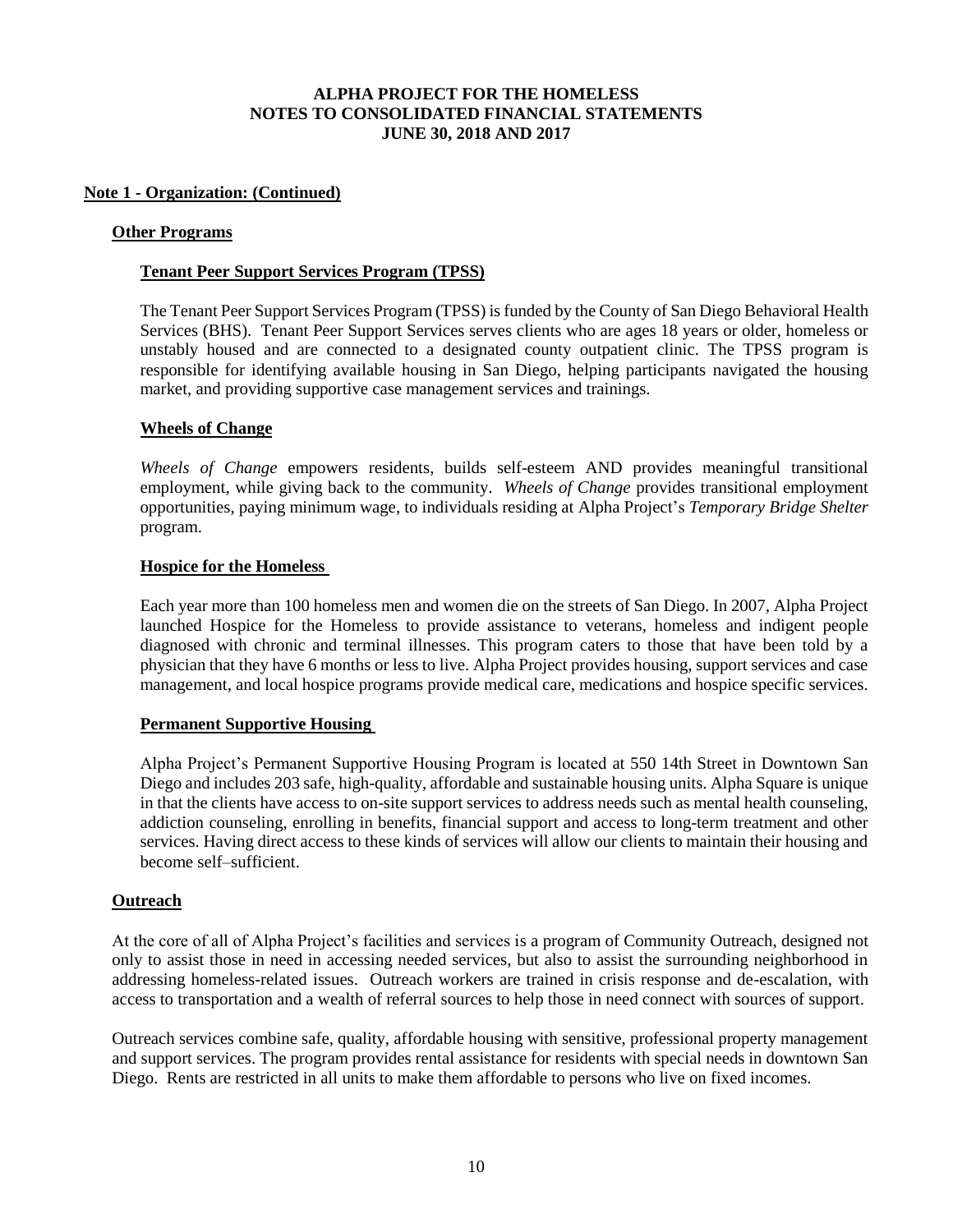## **Note 1 - Organization: (Continued)**

# **Alpha House**

Alpha House is designed to provide sober living and transitional housing to those needing safe, clean and affordable housing while transitioning back into the workforce through participation in Alpha Project's special projects worker program.

# **Note 2 - Significant Accounting Policies:**

# **Consolidated Financial Statements**

The consolidated financial statements include the accounts of Alpha Project for the Homeless and Alpha Square Pizzeria and Deli, LLC, which are collectively referred to as "Alpha Project". All material intercompany transactions have been eliminated in consolidation.

## **Accounting Method**

The consolidated financial statements of Alpha Project have been prepared on the accrual basis of accounting which is in accordance with accounting principles generally accepted in the United States of America (U.S. GAAP) and, accordingly, reflect all significant receivables, payables, and other liabilities.

## **Financial Statement Presentation**

The consolidated financial statements present information regarding the financial position and activities according to three classes of net assets: unrestricted net assets, temporarily restricted net assets and permanently restricted net assets.

- Unrestricted net assets Net assets not subject to donor imposed stipulations.
- Temporarily restricted net assets Net assets subject to donor imposed stipulations that will be met by actions of Alpha Project and/or the passage of time. When a donor stipulated time restriction ends or a purpose restriction is accomplished, temporarily restricted net assets are reclassified to unrestricted net assets and reported in the statement of activities as net assets released from restrictions.
- Permanently restricted net assets Net assets subject to donor imposed stipulations requiring that they be maintained permanently by Alpha Project. The income from these assets is available for either general operations or specific programs as specified by the donor.

The FASB has issued reporting standards for endowments of not-for-profit organizations subject to an enacted version of the Uniform Prudent Management of Institutional Funds Act (UPMIFA), and enhanced disclosures for all endowment funds. The standards provide guidance on classifying the net assets associated with donorrestricted endowment funds held by organizations that are subject to an enacted version of UPMIFA, which serves as a model act for states to modernize their laws governing donor-restricted endowment funds. The standards also require additional disclosures about endowments (both donor-restricted funds and boarddesignated funds) to enable users of financial statements to understand the net asset classification, net asset composition, changes in net asset composition, spending policies, and related investment policies of its endowment funds.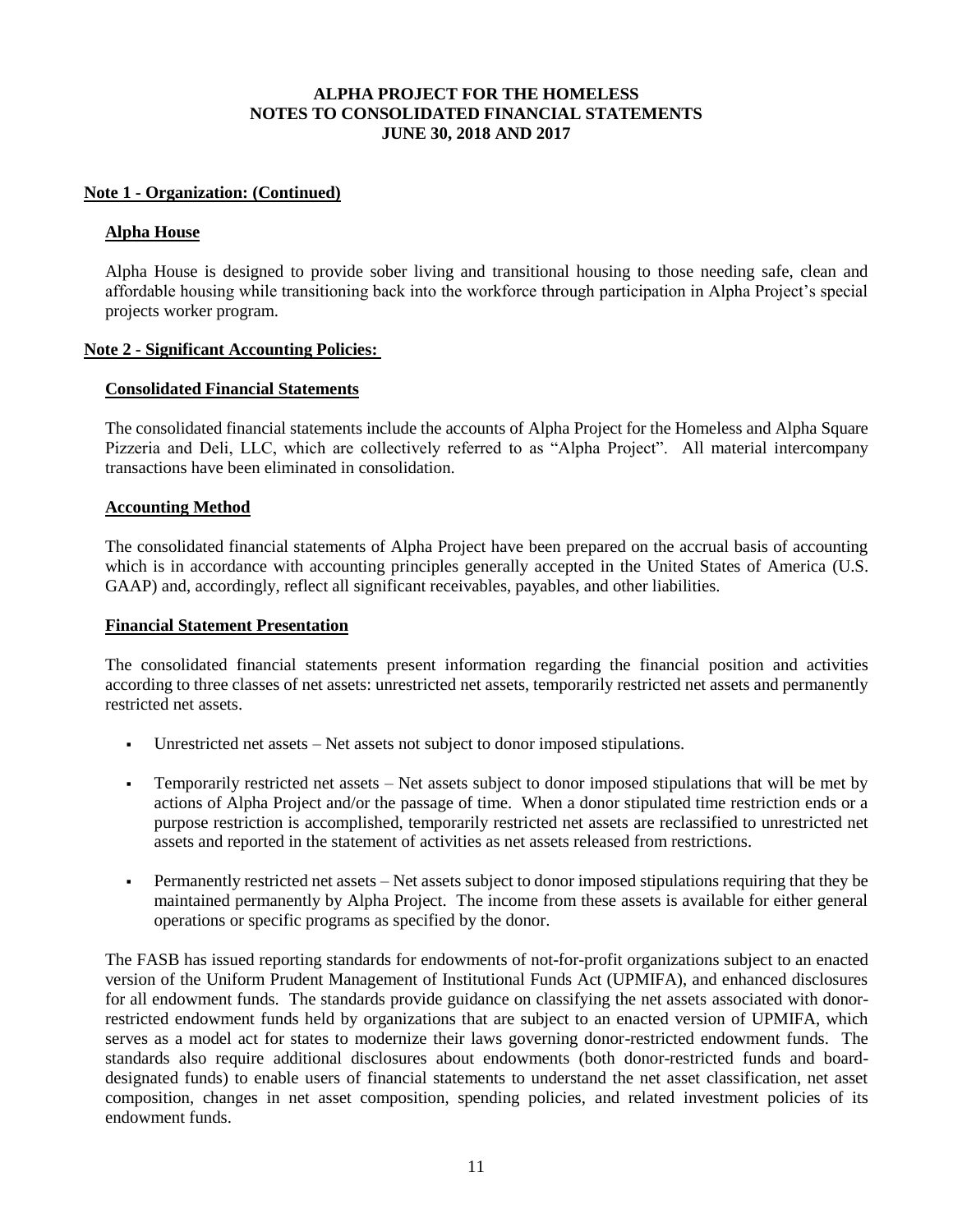# **Note 2 - Significant Accounting Policies: (Continued)**

# **Estimates**

The preparation of consolidated financial statements in conformity with accounting principles generally accepted in the United States of America requires management to make estimates and assumptions that affect the reported amounts of assets and liabilities and disclosure of contingent assets and liabilities at the date of the consolidated financial statements and the reported amounts of revenues and expenses during the reporting period. Actual results could differ from those estimates.

# **Risks and Uncertainties**

Alpha Project invests in various types of investment securities which are exposed to various risks, such as interest rate, market, and credit risks. Due to the level of risk associated with certain investment securities, it is at least reasonably possible that changes in the values of investment securities will occur in the near term and such changes could materially affect the amounts reported in the consolidated statements of financial position.

## **Fair Value Measurements**

Fair value accounting standards define fair value, establish a framework for measuring fair value, outline a fair value hierarchy based on inputs used to measure fair value and enhance disclosure requirements for fair value measurements. The fair value hierarchy distinguishes between market participant assumptions based on market data obtained from sources independent of the reporting entity (observable inputs that are classified within Level 1 or 2 of the hierarchy) and the reporting entity's own assumptions about market participant assumptions (unobservable inputs classified within Level 3 of the hierarchy).

- Level 1 inputs are quoted prices in active markets for identical investments that the investment manager has the ability to access at the measurement date.
- Level 2 inputs are inputs other than quoted prices included within Level 1 that are observable for the investment, either directly or indirectly.
- Level 3 inputs are unobservable inputs for the investment.

Alpha Project's consolidated statements of financial position include the following financial instruments that are required to be measured at fair value on a recurring basis:

- Investments in mutual funds and corporate stocks are considered Level 1 assets and are reported at fair value based on quoted prices in active markets for identical assets at the measurement date.
- Investments in mortgage-backed securities are considered Level 2 assets and are reported at fair value based on quoted prices in active markets for similar assets at the measurement date.
- Beneficial interest in endowment funds held at San Diego Foundation is considered a Level 3 asset which represents the fair value of the underlying assets as reported by San Diego Foundation (Note 6).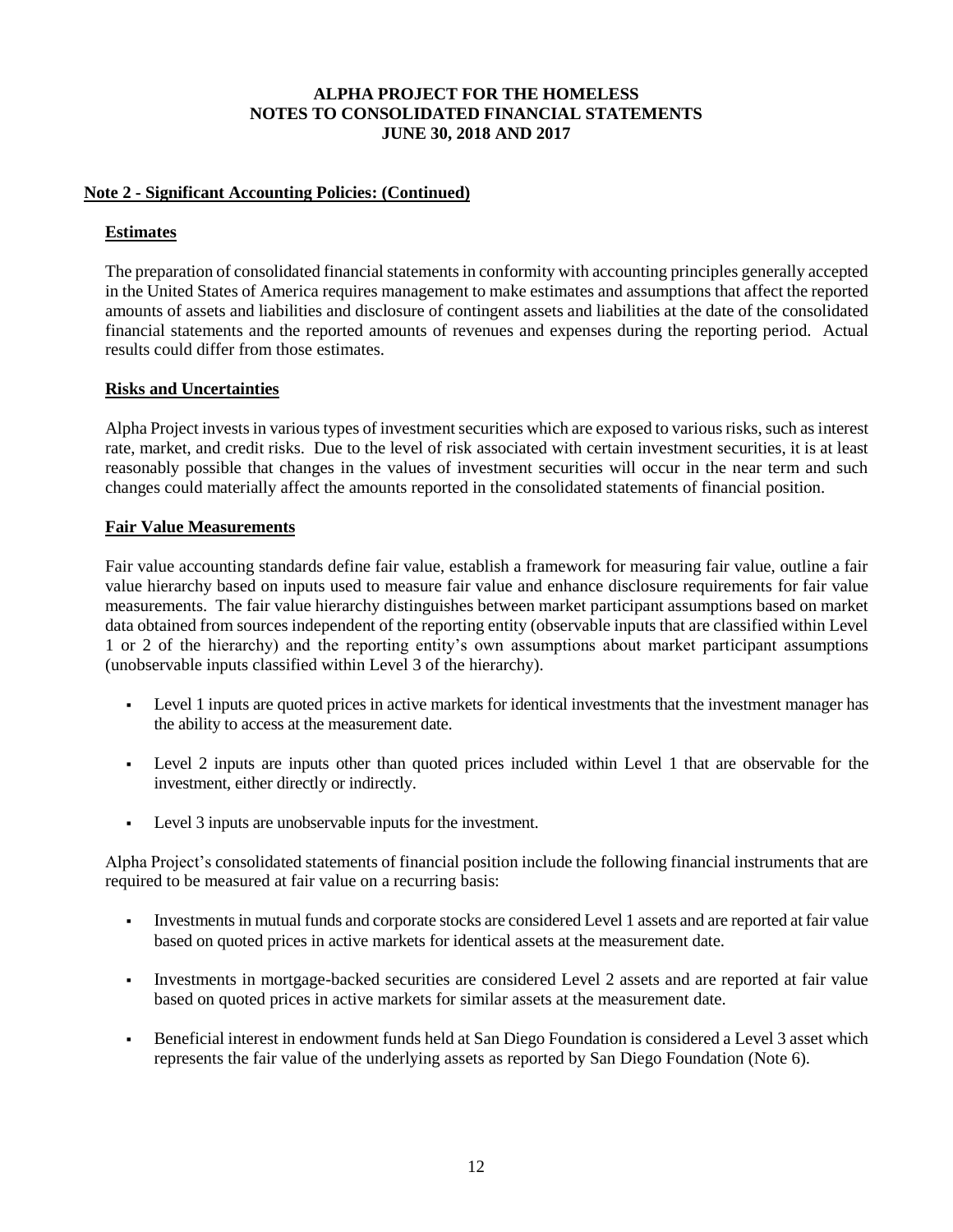## **Note 2 - Significant Accounting Policies: (Continued)**

#### **Allowance for Doubtful Accounts**

Bad debts are recognized on the allowance method based on historical experience and management's evaluation of outstanding receivables. Management believes that all grants and contracts receivable were fully collectible; therefore, no allowance for doubtful grants and contracts receivable was recorded at June 30, 2018 and 2017.

#### **Capitalization and Depreciation**

Alpha Project capitalizes all expenditures in excess of \$500 for property and equipment at cost, while donations of property and equipment are recorded at their estimated fair values. Such donations are reported as unrestricted support unless the donor has restricted the donated asset to a specific purpose. Assets donated with explicit restrictions regarding their use and contributions of cash that must be used to acquire property and equipment are reported as restricted support. Absent donor stipulations regarding how long these donated assets must be maintained, Alpha Project reports expirations of donor restrictions when the donated or acquired assets are placed in service as instructed by the donor. Alpha Project reclassifies temporarily restricted net assets to unrestricted net assets at that time. Property and equipment is depreciated using the straight-line method over the estimated useful asset lives as follows:

| Buildings and improvements        | 7 - 40 years |
|-----------------------------------|--------------|
| Equipment, furniture and fixtures | 5 - 7 years  |
| Vehicles                          | 5 - 7 years  |

Depreciation totaled \$171,819 and \$143,486 for the years ended June 30, 2018 and 2017, respectively.

Maintenance, repairs and minor renewals are charged to operations as incurred. Upon sale or disposition of property and equipment, the asset account is relieved of the cost and the accumulated depreciation account is charged with depreciation taken prior to the sale and any resultant gain or loss is credited or charged to earnings.

#### **Impairment of Real Estate**

Alpha Project reviews its investment in real estate for impairment whenever events and changes in circumstances indicate that the carrying value of such property may not be recoverable. Recoverability is measured by a comparison of the carrying amount of the real estate to the future net undiscounted net cash flows expected to be generated by the property and any estimated proceeds from the eventual disposition of the real estate. If the real estate is considered to be impaired, the impairment to be recognized is measured at the amount by which the carrying amount of real estate exceeds the fair value of such property. There were no impairment losses recognized in 2018 and 2017.

#### **Compensated Absences**

Accumulated unpaid vacation totaling \$192,956 and \$153,833 at June 30, 2018 and 2017, respectively, is accrued when incurred and included in accrued expenses.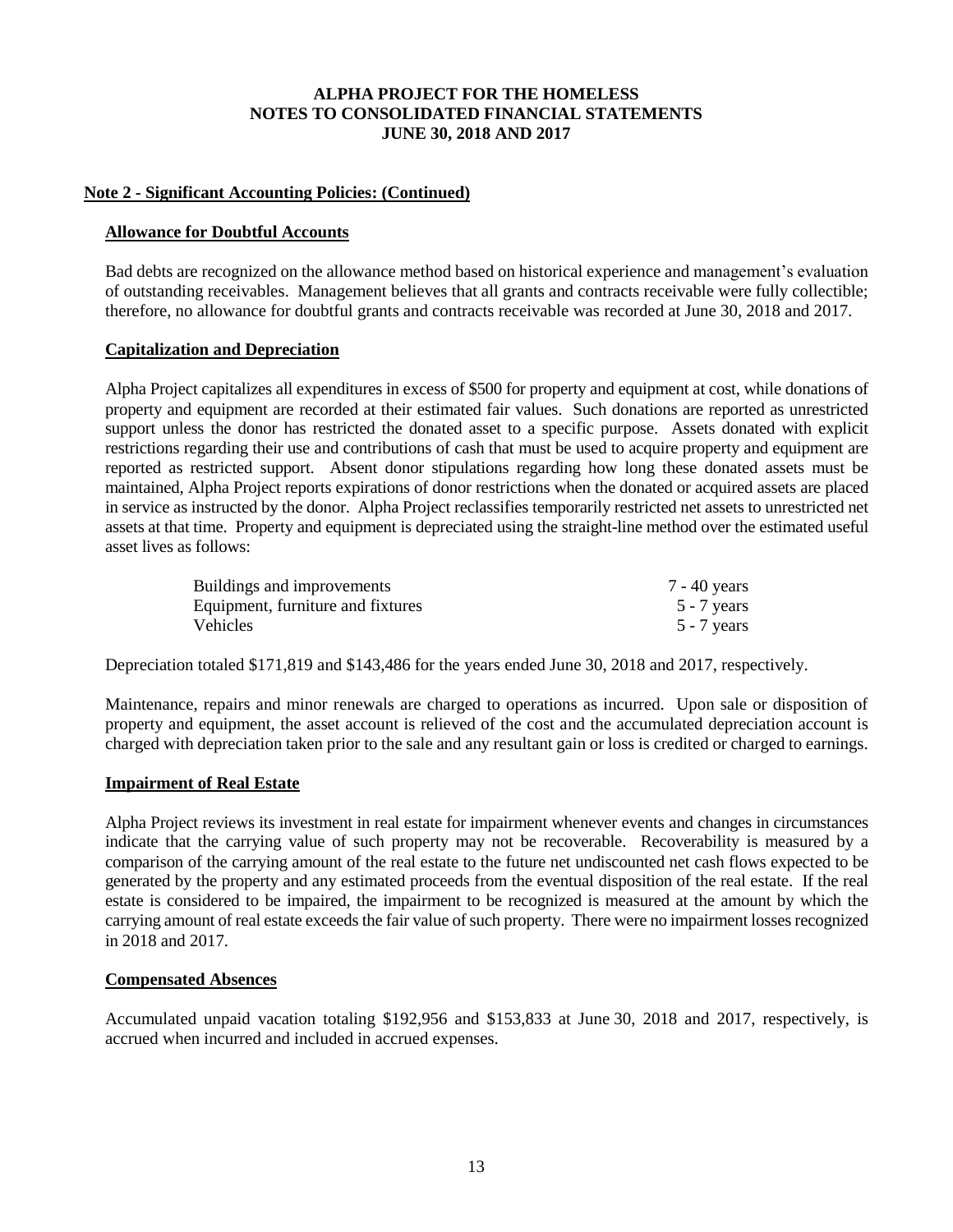## **Note 2 - Significant Accounting Policies: (Continued)**

#### **Revenue Recognition**

Grants and contracts revenue are recognized in the period in which the related work is performed in accordance with the terms of the grant or contract. Grants and contracts receivable are recorded when revenue earned under a grant or contract exceeds the cash received. Deferred revenue is recorded when cash received under a grant or contract exceeds the revenue earned. Deferred revenue totaled \$108,746 and \$-0- at June 30, 2018 and 2017, respectively.

Contributions are recognized when the donor makes a promise to give to Alpha Project that is in substance, unconditional. Contributions that are restricted by the donor are reported as increases in unrestricted net assets if the restriction expires in the fiscal year in which the contributions are recognized. All other donor-restricted contributions are reported as increases in temporarily or permanently restricted net assets depending on the nature of the restrictions. When a restriction expires, temporarily restricted net assets are reclassified to unrestricted net assets.

#### **Donated Services and Materials**

Alpha Project utilizes the services of many volunteers throughout the year. This contribution of services by the volunteers is not recognized in the financial statements unless the services received (a) create or enhance nonfinancial assets or (b) require specialized skills which are provided by individuals possessing those skills and would typically need to be purchased if not provided by donation. The donated services for the years ended June 30, 2018 and 2017, did not meet the requirements above, therefore no amounts were recognized in the financial statements.

Alpha Project has received substantial donations of materials, food and supplies. The donations of materials, food and supplies are recorded at their fair value and totaled \$1,743,782 and \$1,876,303 for the years ended June 30, 2018 and 2017, respectively, and have been reported as in-kind contributions and expenses.

## **Allocated Expenses**

Alpha Project allocates its expenses on a functional basis among its various programs and supporting services. Expenditures which can be identified with a specific program or support services are allocated directly, according to their natural expenditure classification. Costs that are common to several functions are allocated among the program and supporting services on the basis of time records, space utilized and estimates made by Alpha Project's management.

#### **Concentration of Credit Risk**

Alpha Project maintains its cash in bank deposit accounts which, at times, may exceed federally insured limits. Alpha Project has not experienced any losses in such accounts. Alpha Project believes it is not exposed to any significant credit risk on cash and cash equivalents.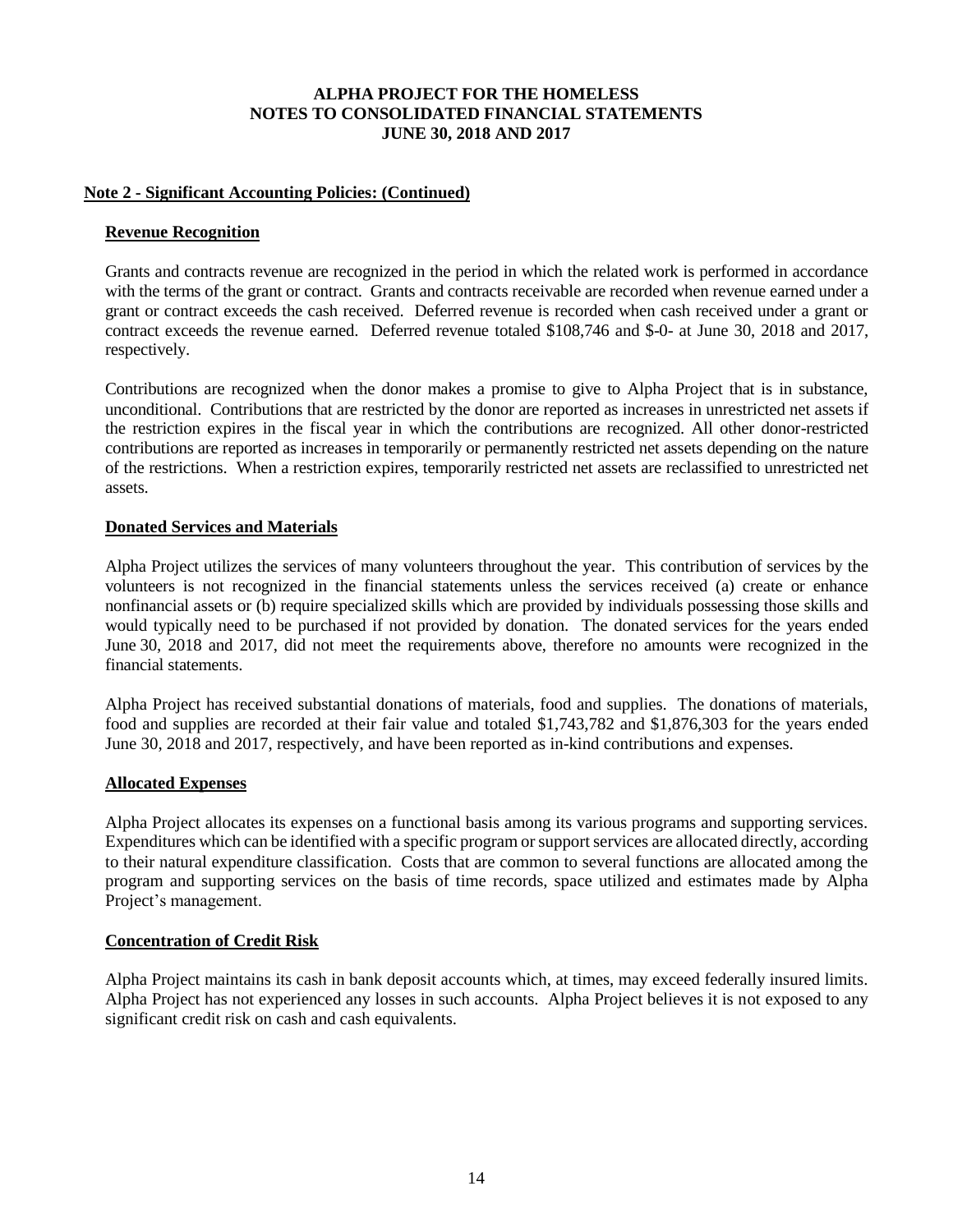### **Note 2 - Significant Accounting Policies: (Continued)**

#### **Cash and Cash Equivalents**

For purposes of the consolidated statements of cash flows, Alpha Project considers all highly liquid investment instruments purchased with a maturity of three months or less to be cash equivalents.

#### **Subsequent Events**

In preparing these consolidated financial statements, Alpha Project has evaluated events and transactions for potential recognition or disclosure through November 14, 2018, the date the consolidated financial statements were available to be issued and concluded that there were no events or transactions that needed to be disclosed.

#### **Note 3 - Fair Value Measurements:**

The following table summarizes assets measured at fair value by classification within the fair value hierarchy at June 30:

|                                                                |                         |    |                     | 2018 |                     |               |
|----------------------------------------------------------------|-------------------------|----|---------------------|------|---------------------|---------------|
|                                                                | <b>Quoted Prices</b>    |    | Significant         |      |                     |               |
|                                                                | in Active               |    | Other               |      | Significant         |               |
|                                                                | Markets for             |    | Observable          |      | Unobservable        |               |
|                                                                | <b>Identical Assets</b> |    | Inputs              |      | Inputs              | Balance at    |
|                                                                | (Level 1)               |    | (Level 2)           |      | (Level 3)           | June 30, 2018 |
|                                                                |                         |    |                     |      |                     |               |
| Mutual funds                                                   | \$<br>297,501           | \$ |                     | \$   |                     | \$<br>297,501 |
| Corporate stocks                                               | 42,205                  |    |                     |      |                     | 42,205        |
| Mortgage-backed securities<br>Beneficial interest in endowment |                         |    | 1,277               |      |                     | 1,277         |
| funds (Note 6)                                                 |                         |    |                     |      | 56,593              | 56,593        |
|                                                                | 339,706                 | S  | 1,277               | \$   | 56,593              | \$<br>397,576 |
|                                                                |                         |    |                     |      |                     |               |
|                                                                |                         |    |                     | 2017 |                     |               |
|                                                                | <b>Quoted Prices</b>    |    | Significant         |      |                     |               |
|                                                                |                         |    |                     |      |                     |               |
|                                                                | in Active               |    | Other               |      | Significant         |               |
|                                                                | Markets for             |    | Observable          |      | Unobservable        |               |
|                                                                | <b>Identical Assets</b> |    |                     |      |                     | Balance at    |
|                                                                | (Level 1)               |    | Inputs<br>(Level 2) |      | Inputs<br>(Level 3) | June 30, 2017 |
|                                                                |                         |    |                     |      |                     |               |
| Mutual funds                                                   | \$<br>271,972           | \$ |                     | \$   |                     | \$<br>271,972 |
| Corporate stocks                                               | 29,398                  |    |                     |      |                     | 29,398        |
| Mortgage-backed securities                                     |                         |    | 1,637               |      |                     | 1,637         |
| Beneficial interest in endowment                               |                         |    |                     |      |                     |               |
| funds (Note 6)                                                 |                         |    |                     |      | 55,484              | 55,484        |

The reconciliation for financial instruments measured at fair value on a recurring basis as significant unobservable inputs (Level 3) are included in Note 6 as indicated above.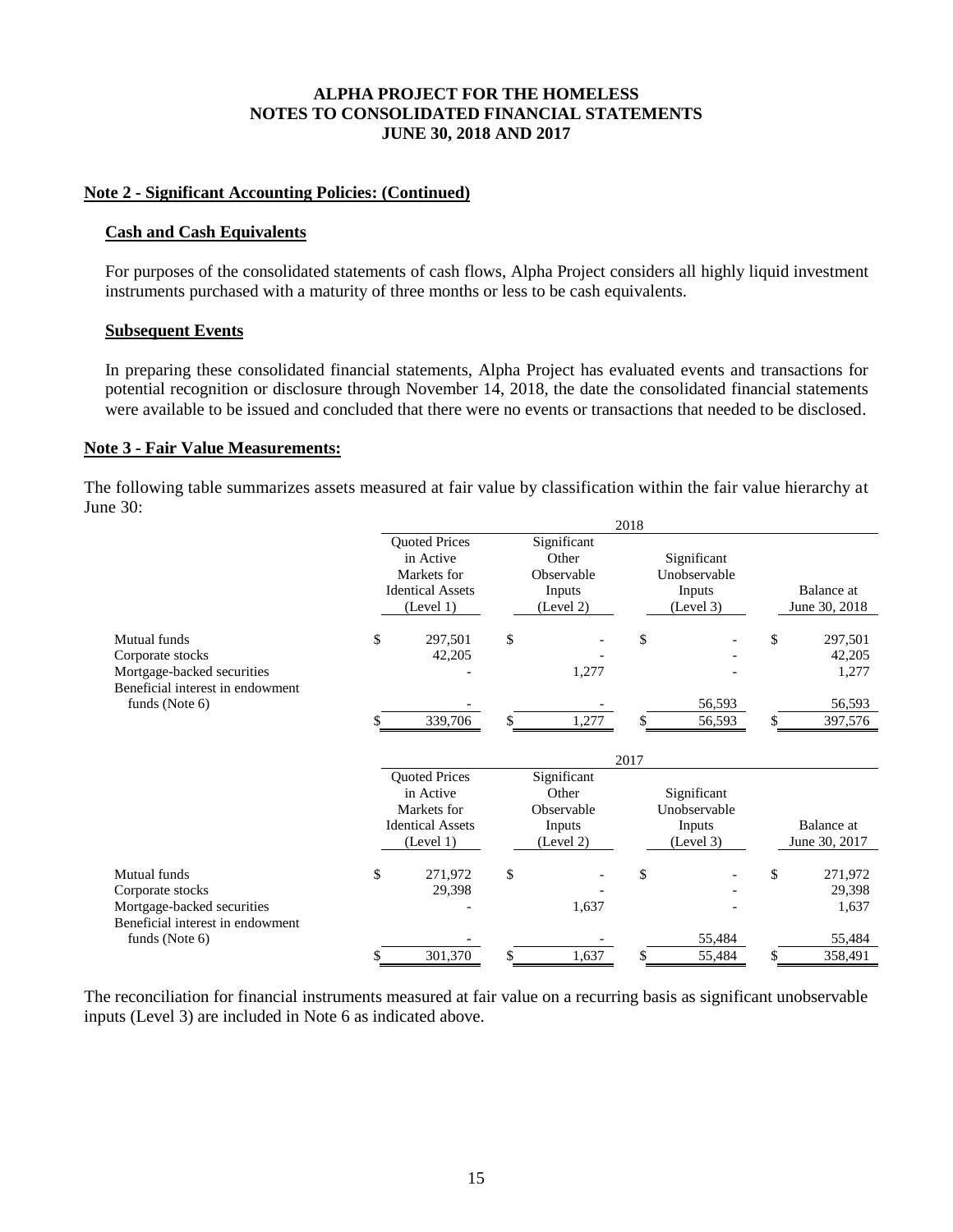### **Note 3 - Fair Value Measurements: (Continued)**

The following table represents Alpha Project's Level 3 financial instrument, the valuation techniques used to measure the fair value of the financial instrument, and the significant unobservable inputs and the range of values for those inputs for the years ended June 30:

|                                           |              | 2018                                                                  |              |             |
|-------------------------------------------|--------------|-----------------------------------------------------------------------|--------------|-------------|
|                                           |              | Principal                                                             |              | Significant |
|                                           |              | Valuation                                                             | Unobservable | Input       |
| Instrument                                | Fair Value   | Technique                                                             | Inputs       | Values      |
| Beneficial interest in<br>endowment funds | \$<br>56,593 | Valuation of underlying assets as<br>provided by San Diego Foundation | Base price   | N/A         |
|                                           |              | 2017                                                                  |              |             |
|                                           |              | Principal                                                             |              | Significant |
|                                           |              | Valuation                                                             | Unobservable | Input       |
| Instrument                                | Fair Value   | Technique                                                             | Inputs       | Values      |
| Beneficial interest in<br>endowment funds | \$<br>55,484 | Valuation of underlying assets as<br>provided by San Diego Foundation | Base price   | N/A         |

#### **Note 4 - Investments:**

Investments consist of the following at June 30:

|                            | $-0$ $-0$ | $-0$ .  |
|----------------------------|-----------|---------|
| Mutual funds               | 297,501   | 271,972 |
| Corporate stocks           | 42,205    | 29,398  |
| Mortgage-backed securities | 1,277     | 1,637   |
| <b>Total Investments</b>   | 340,983   | 303,007 |

2018 2017

The following schedule summarizes the investment return presented in the consolidated statements of activities for the years ended June 30:

|                                   | Unrestricted | Temporarily<br>Restricted | Total<br>2018 |  |         |
|-----------------------------------|--------------|---------------------------|---------------|--|---------|
| Interest and dividends            | S.           | 23,862                    | -             |  | 23,862  |
| Net realized and unrealized gains |              | 23,589                    | 3,470         |  | 27,059  |
| Investment fees                   |              | (4,330)                   |               |  | (4,330) |
| <b>Total Investment Income</b>    |              | 43.121                    | 3,470         |  | 46,597  |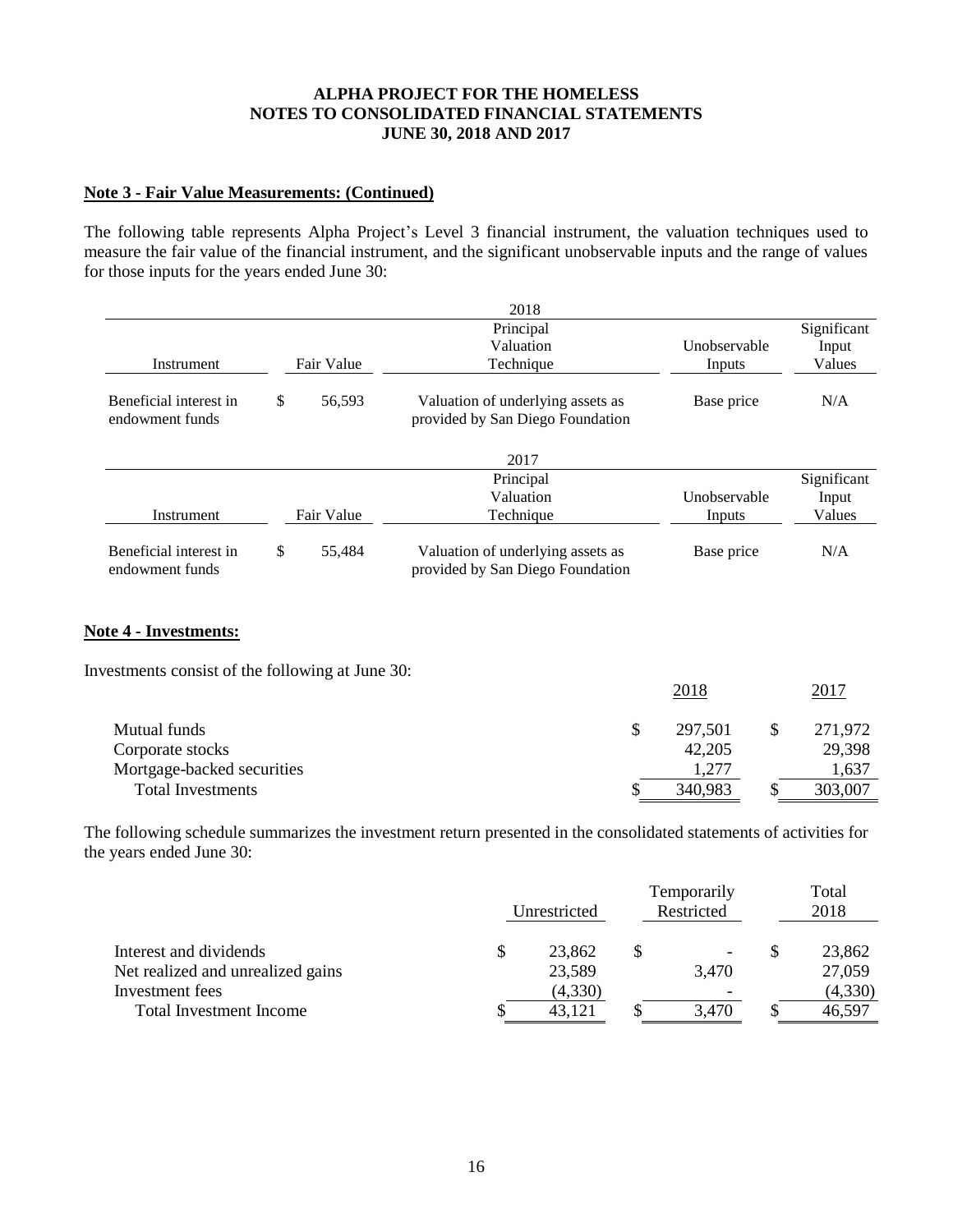### **Note 4 - Investments: (Continued)**

|                                   | Temporarily<br>Restricted<br>Unrestricted |  |       |  | Total<br>2017 |  |  |
|-----------------------------------|-------------------------------------------|--|-------|--|---------------|--|--|
| Interest and dividends            | 14,598                                    |  |       |  | 14,598        |  |  |
| Net realized and unrealized gains | 34,993                                    |  | 5,944 |  | 40,937        |  |  |
| Investment fees                   | (3,691)                                   |  |       |  | (3,691)       |  |  |
| <b>Total Investment Income</b>    | 45,900                                    |  | 5.944 |  | 51,844        |  |  |

#### **Note 5 - Property and Equipment:**

Property and equipment consist of the following at June 30:

|                                   |   | 2018        |   | 2017        |
|-----------------------------------|---|-------------|---|-------------|
| Land                              | S | 992,592     | S | 992,592     |
| Buildings and improvements        |   | 1,510,222   |   | 1,470,314   |
| Equipment, furniture and fixtures |   | 500,031     |   | 416,927     |
| Vehicles                          |   | 1,247,949   |   | 1,143,355   |
| Construction in progress          |   | 10,218      |   | 6,645       |
| Subtotal                          |   | 4,261,012   |   | 4,029,833   |
| Less: Accumulated depreciation    |   | (2,106,167) |   | (1,964,621) |
| Property and Equipment, Net       |   | 2,154,845   |   | 2,065,212   |

## **Note 6 - Beneficial Interest in Endowment Funds:**

Alpha Project has a beneficial interest in endowment funds held at San Diego Foundation, which are classified as permanently restricted as these investments must be maintained in perpetuity. The beneficial interest is invested in a portfolio of equity and debt securities, which is structured for long-term return consisting of 27% international equities, 25% domestic equities, 21% alternative investments, 17% fixed income, 7% real estate and 3% commodities.

The activity in the beneficial interest in endowment funds consisted of the following for the years ended June 30:

|                                                | 2018              |  |                   |
|------------------------------------------------|-------------------|--|-------------------|
| Balance at Beginning of Year                   | 55,484            |  | 51,623            |
| Investment gain                                | 3,470             |  | 5,944             |
| <b>Distributions</b><br>Balance at End of Year | (2,361)<br>56,593 |  | (2,083)<br>55,484 |
|                                                |                   |  |                   |

#### **Note 7 - Line-of-Credit:**

Alpha Project has an unsecured line-of-credit with Wells Fargo in the amount of \$150,000 with interest at the bank's prime rate plus 1.75% (6.75% at June 30, 2018). The outstanding balance totaled \$28,318 and \$73,923 at June 30, 2018 and 2017, respectively.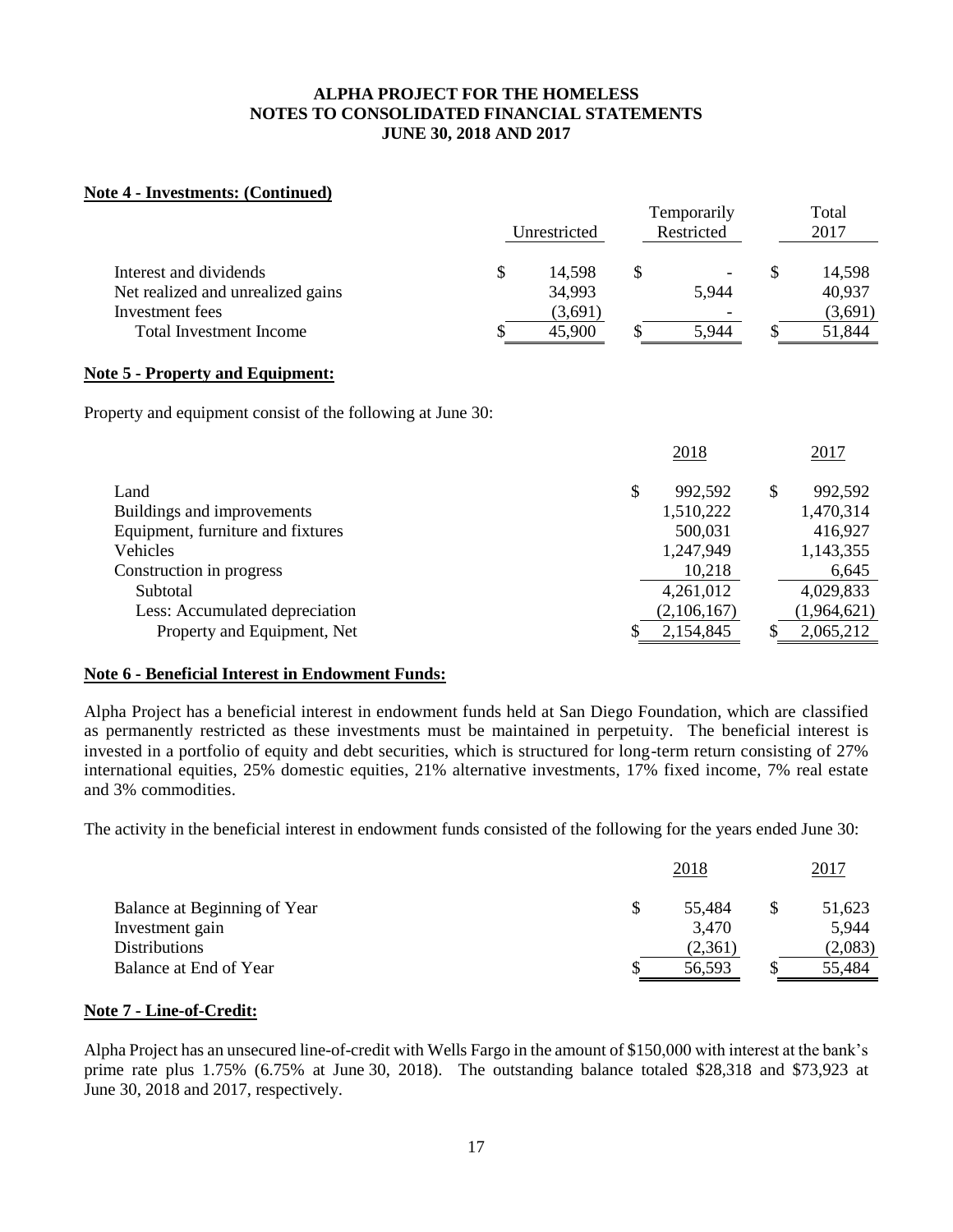# **Note 8 - Notes Payable:**

| Notes payable consist of the following at June 30:                                                                                                                                                                                                                                                                          |                       |                       |
|-----------------------------------------------------------------------------------------------------------------------------------------------------------------------------------------------------------------------------------------------------------------------------------------------------------------------------|-----------------------|-----------------------|
| Note payable to the Community Development Commission of the<br>City of Vista, payable in interest only payments at 3.00% from<br>residual receipts, accrued interest and principal due August 2053.<br>Secured by real property. Interest payable totaled \$74,687 and<br>\$70,938 at June 30, 2018 and 2017, respectively. | \$<br>2018<br>125,000 | \$<br>2017<br>125,000 |
| Note payable to the County of San Diego Department of Housing and<br>Community Development, non-interest bearing, principal due July<br>2053. Secured by real property.                                                                                                                                                     | 235,000               | 235,000               |
| Note payable to California Bank & Trust, payable in monthly installments<br>of \$2,136 including interest at 4.744%, due May 2019. Secured by real<br>property.                                                                                                                                                             | 336,908               | 346,050               |
| Note payable to the City of San Diego, noninterest bearing, no monthly<br>payments. Repayment only upon termination of the related housing<br>program. Secured by real property.                                                                                                                                            | 82,500                | 82,500                |
| Note payable to Ally, payable in monthly installments of \$614<br>including interest at 3.95%. Secured by a vehicle.                                                                                                                                                                                                        |                       | 274                   |
| Note payable to Ally, payable in monthly installments of \$594 including<br>interest at 3.95% due January 2019. Secured by a vehicle.                                                                                                                                                                                       | 3,501                 | 10,347                |
| Note payable to Ally payable in monthly installments of \$593 including<br>interest at 2.94%, due February 2019. Secured by a vehicle.                                                                                                                                                                                      | 4,676                 | 11,539                |
| Note payable to Ally Bank & Trust, payable in monthly installments of<br>\$637 including interest at 3.35%, due November 2020. Secured by a<br>vehicle.                                                                                                                                                                     | 17,128                | 24,063                |
| Note payable to Ford Credit, payable in monthly installments of \$513<br>including interest at 4.39%. Secured by a vehicle.                                                                                                                                                                                                 |                       | 25,192                |
| Note payable to Ford Credit, payable in monthly installments of \$513<br>including interest at 3.39%. Secured by a vehicle.                                                                                                                                                                                                 | 20,016                | 25,193                |
| Note payable to Ford Credit, payable in monthly installments of \$551<br>including interest at 4.84%. Secured by a vehicle.                                                                                                                                                                                                 | 26,362                |                       |

(Continued)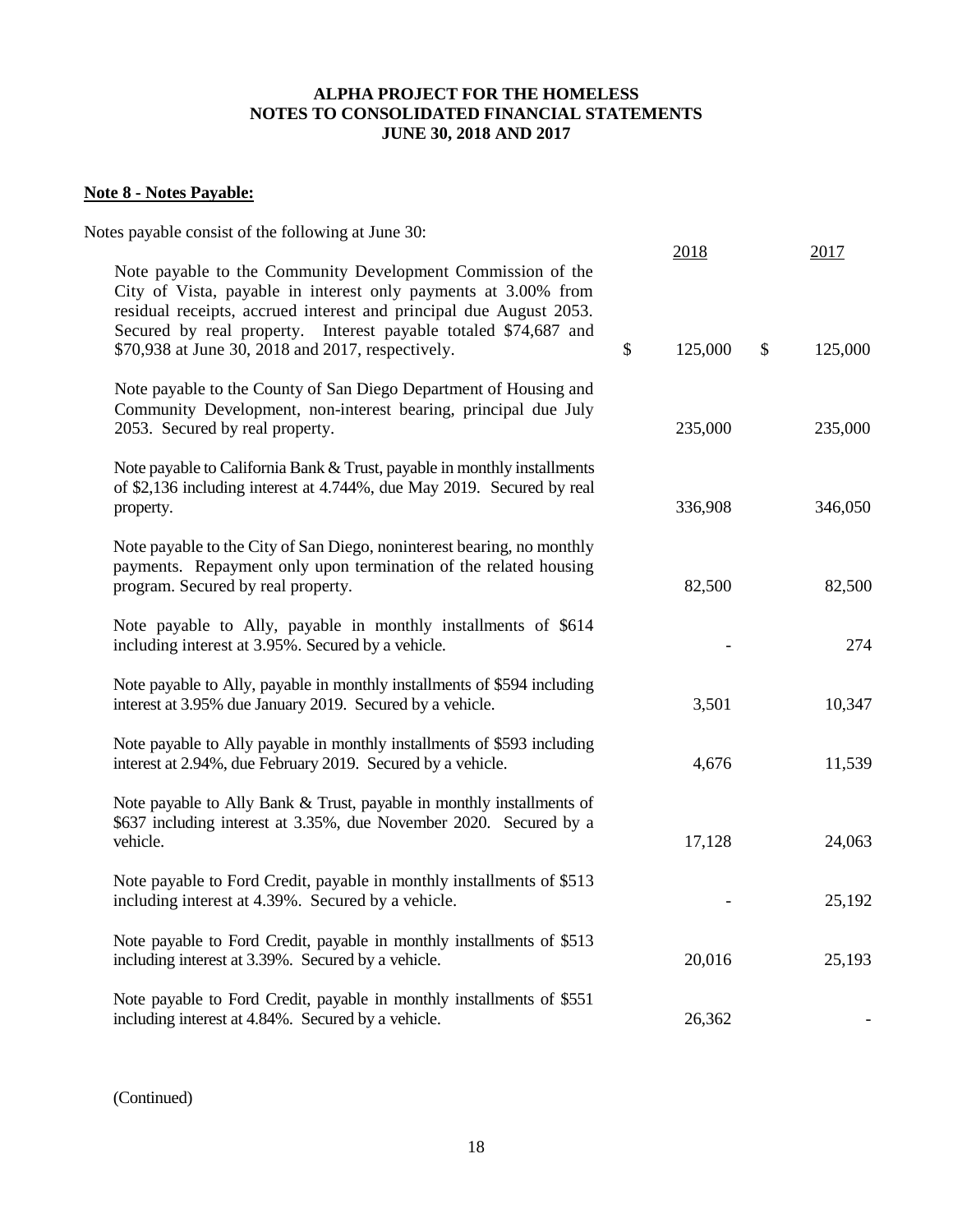# **Note 8 - Notes Payable: (Continued)**

|    | 2018                                                                 |    | 2017                                      |
|----|----------------------------------------------------------------------|----|-------------------------------------------|
| \$ | 25,912                                                               | \$ |                                           |
|    | 23,256                                                               |    |                                           |
| S  | 20,488<br>920,747<br>(379, 846)<br>540,901                           | S  | 26,355<br>911,513<br>(46, 555)<br>864,958 |
|    |                                                                      |    |                                           |
| \$ | 379,846<br>36,078<br>32,533<br>23,239<br>442,500<br>6,551<br>920,747 |    |                                           |
|    |                                                                      |    |                                           |

# **Note 9 - Temporarily Restricted Net Assets:**

Temporarily restricted net assets are available for the following purposes at June 30:

|                                                |    | 2018   | 2017   |
|------------------------------------------------|----|--------|--------|
| Hospice                                        | S  | 31,812 | 18,241 |
| Unappropriated endowment earnings              |    | 6,593  | 5,484  |
| Vehicle                                        |    |        | 585    |
| <b>Total Temporarily Restricted Net Assets</b> | ۰D | 38,405 | 24,310 |

Net assets totaling \$18,915 and \$118,950 were released from donor restrictions during the years ended June 30, 2018 and 2017, respectively, by incurring expenses satisfying the purpose or time restrictions specified by donors.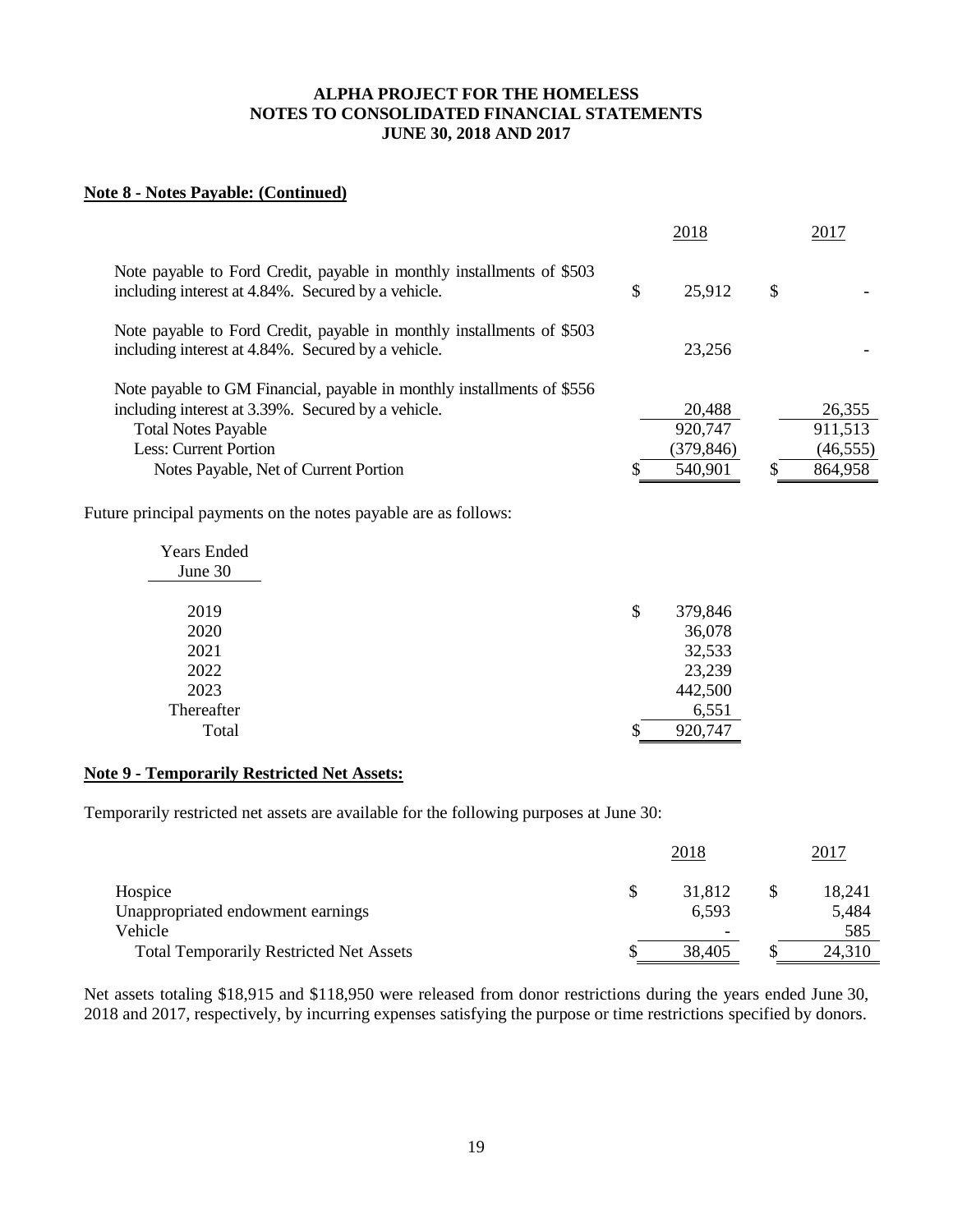## **Note 10 - Endowment Net Assets:**

The endowment funds of Alpha Project are held by San Diego Foundation (the "Foundation"). The Foundation manages the funds in accordance with UPMIFA. The Foundation's objective is to maintain the purchasing power (real value) of the endowment funds. However, from time to time, the fair value of the assets in the endowment fund may fall below the level that the donors require Alpha Project to retain as a fund of perpetual duration. Alpha Project classifies permanently restricted net assets held by the Foundation as:

- The original value of gifts donated to the fund
- The original value of Alpha Project funds transferred to the fund
- The original value of subsequent gifts donated to the fund

From time to time, the fair value of the assets associated with individual donor-restricted endowment funds may fall below the level that the donor or UPMIFA requires Alpha Project to retain as a fund of perpetual duration. In accordance with generally accepted accounting principles, there were no deficiencies of this nature that are reported in unrestricted net assets at June 30, 2018 and 2017.

The Foundation has adopted investment and spending policies for endowment funds that:

- Protect the invested assets
- Preserve spending capacity of the fund income
- Maintain a diversified portfolio of assets that meet investment return objectives while keeping risk at a level commensurate with that of the median fund in comparable foundations
- Comply with applicable laws

The Foundation's endowment funds are invested in a portfolio of equity and debt securities, which is structured for long-term total return. The Foundation's spending policy is to disburse 5% annually, based upon endowment principal market value over the last 36 months. These calculations are made on a monthly basis. If the market value of the Endowment Principal of any fund, at the end of each month, is less than the initial value of all contributions made to the Endowment Principal, then distributions will be limited to interest and dividends received.

Endowment composition by type of fund and changes in endowment net assets as of and for the years ended June 30:

|                                                   | Temporarily<br>Restricted | Permanently<br>Restricted |   | Total   |
|---------------------------------------------------|---------------------------|---------------------------|---|---------|
| Endowment Net Assets at June 30, 2016             | S<br>1.623                | \$<br>50,000              | S | 51,623  |
| Net realized and unrealized appreciation          | 5,944                     |                           |   | 5,944   |
| Appropriation of endowment assets for expenditure | (2,083)                   |                           |   | (2,083) |
| Endowment Net Assets at June 30, 2017             | 5,484                     | 50,000                    |   | 55,484  |
| Net realized and unrealized appreciation          | 3,470                     |                           |   | 3,470   |
| Appropriation of endowment assets for expenditure | (2,361)                   |                           |   | (2,361) |
| Endowment Net Assets at June 30, 2018             | 6,593                     | 50,000<br>S               |   | 56,593  |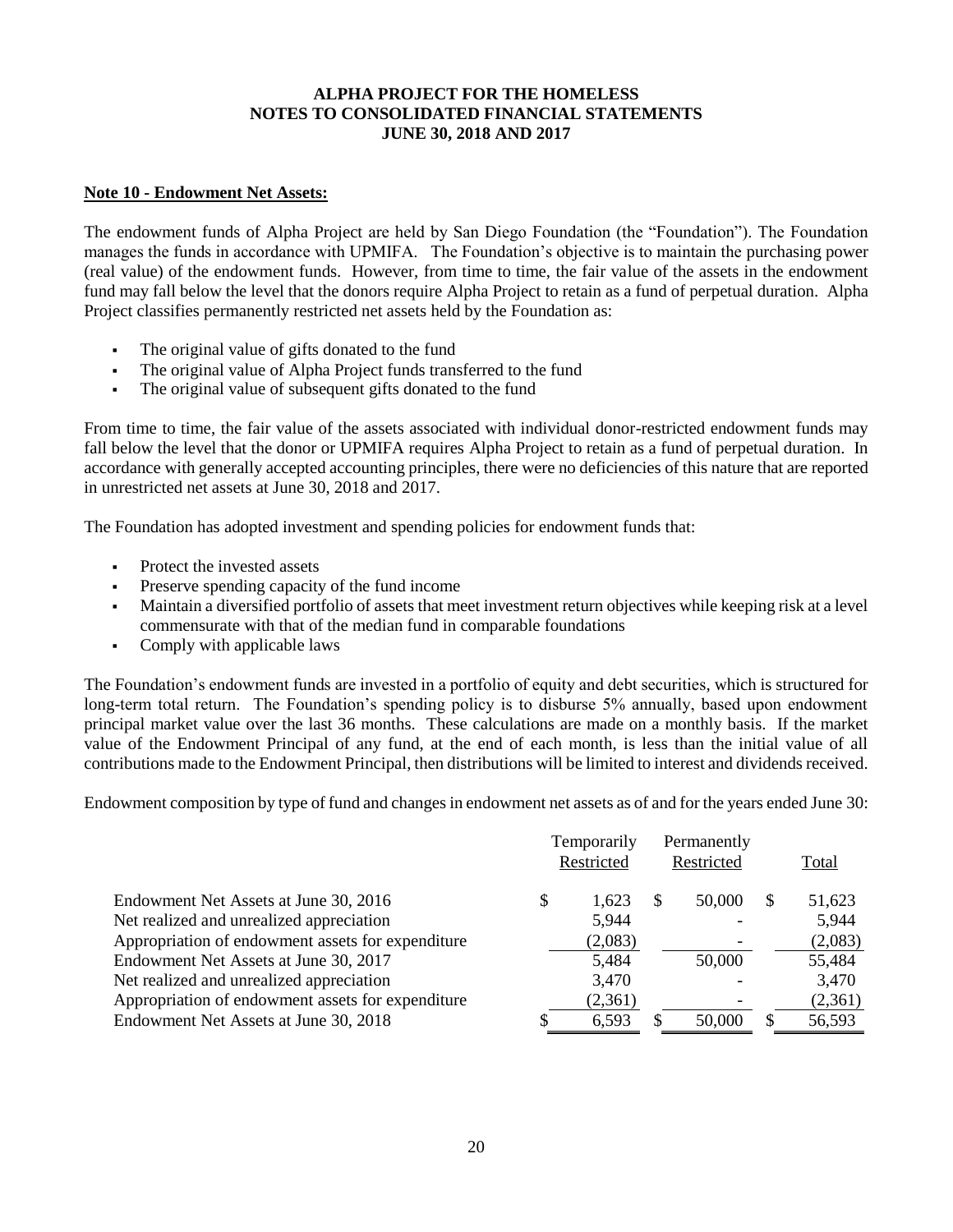### **Note 11 - Commitments:**

#### **Operating Leases**

Alpha Project leases a vehicle and equipment under non-cancelable operating leases that expire at various dates through June 2021. Rental expense under these leases totaled \$87,915 and \$50,316 for the years ended June 30, 2018 and 2017, respectively, and is included in equipment rental.

Alpha Project leases office space, storage facilities and other facilities under leases on a month-to-month basis. Rental expense under these leases totaled \$54,617 and \$52,332 for the years ended June 30, 2018 and 2017, respectively.

The following is a schedule of future minimum lease payments under the leases:

| <b>Years Ended</b> |    |         |
|--------------------|----|---------|
| June 30            |    |         |
|                    |    |         |
| 2019               | \$ | 92,547  |
| 2020               |    | 76,659  |
| 2021               |    | 57,941  |
| Total              | S  | 227,147 |

## **Employee Benefit Plan**

Alpha Project established a 403(b) profit and sharing plan (the "Plan") covering all full-time employees of Alpha Project. Employees may defer up to 25% of their annual compensation, not to exceed the annual amount allowed by law. Alpha Project may contribute a discretionary matching contribution each year. There were no matching contributions for the years ended June 30, 2018 and 2017.

## **Capital Contributions and Operating Guarantees**

From time to time, Alpha Project will engage in various obligations with other nonprofit organizations to assist in providing permanent housing for graduates of the Casa Raphael and Casa Base programs. There was no outstanding recourse debt relating to these obligations at June 30, 2018 and 2017.

## **Development and Other Fees**

A developer fee was earned by Alpha Project for development services provided to Oxford Terrace Partners, LP, in the amount of \$1,109,603. The unpaid balance totaled \$436,277 at June 30, 2018 and 2017. Alpha Project did not receive any developer fee payments for the years ended June 30, 2018 and 2017.

Alpha Project has an agreement with CL Dellums, LP to provide development services for a fee not to exceed \$825,720. The unpaid balance totaled \$663,031 and \$713,031 at June 30, 2018 and 2017, respectively. Alpha Project received \$50,000 and \$-0- in developer fee payments for the years ended June 30, 2018 and 2017.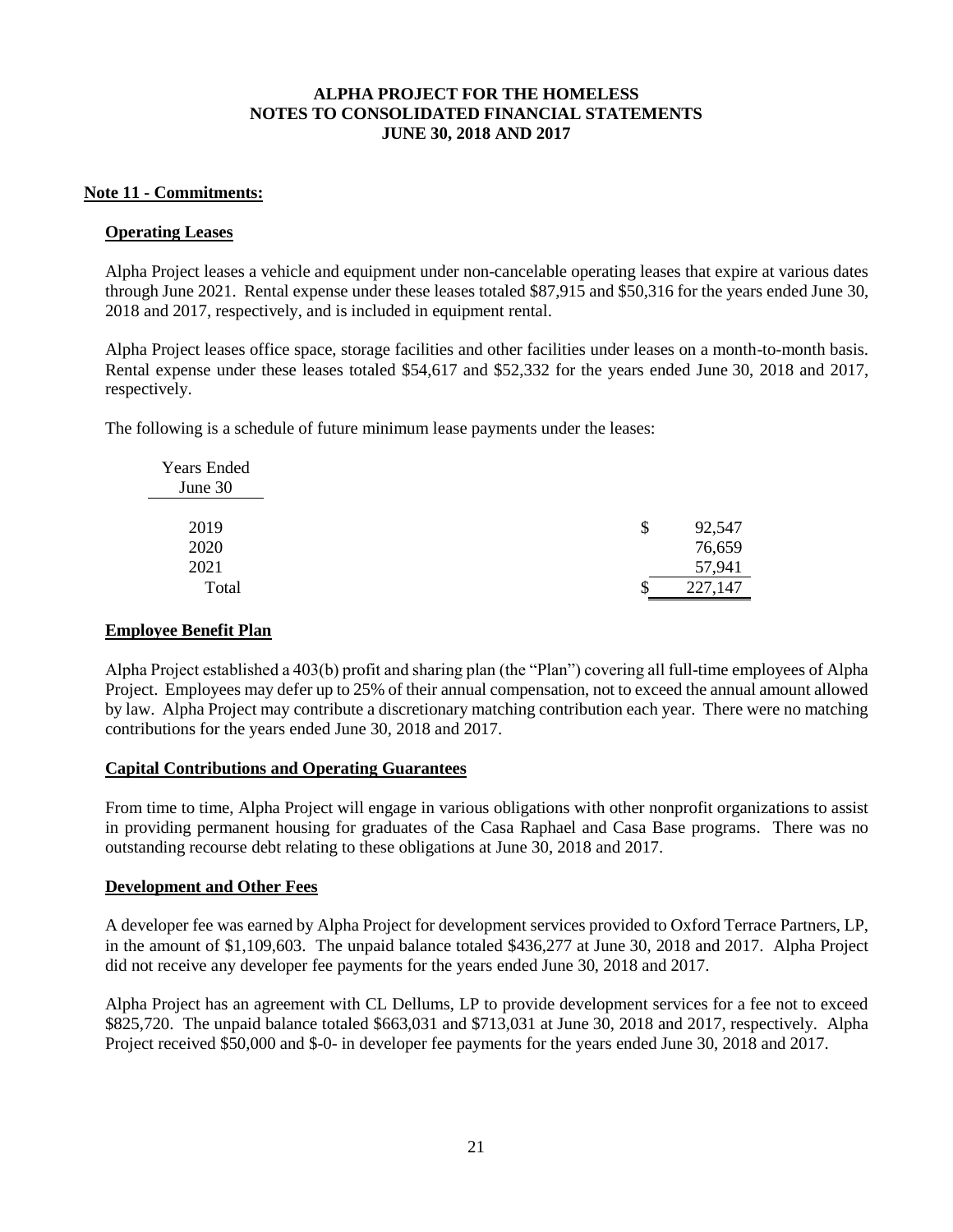### **Note 11 - Commitments: (Continued)**

#### **Development and Other Fees (Continued)**

Alpha Project has an agreement with Chelsea Investment Corporation to provide development and other services for Alpha Square 9% and Alpha Square 4%. Alpha Project received \$549,476 for developer and other fees, for the years ended June 30, 2018 and 2017, respectively.

Alpha Project has an agreement with CREA Luther Towers, LLC to provide development services for Luther Towers. Alpha Project received \$1,009,484 and \$-0- for development fees for the years ended June 30, 2018 and 2017, respectively.

Alpha Project has an agreement with Normal Heights CIC, LP, to provide development services for the Lofts. Alpha Project received \$87,500 and \$-0- for development fees for the years ended June 30, 2018 and 2017, respectively.

Due to restrictions on the funds available to pay the developer fees, the likelihood of collection of these amounts are not known and not assured as of the date of these financial statements, therefore, no amounts have been recorded as a receivable at June 30, 2018 and 2017.

#### **Note 12 - Contingency:**

Legal claims and lawsuits arise from time to time in the normal course of business. Alpha Project's management and legal counsel estimate that the potential claims against Alpha Project not covered by insurance, resulting from such litigation, would not materially affect the operations or financial condition of Alpha Project.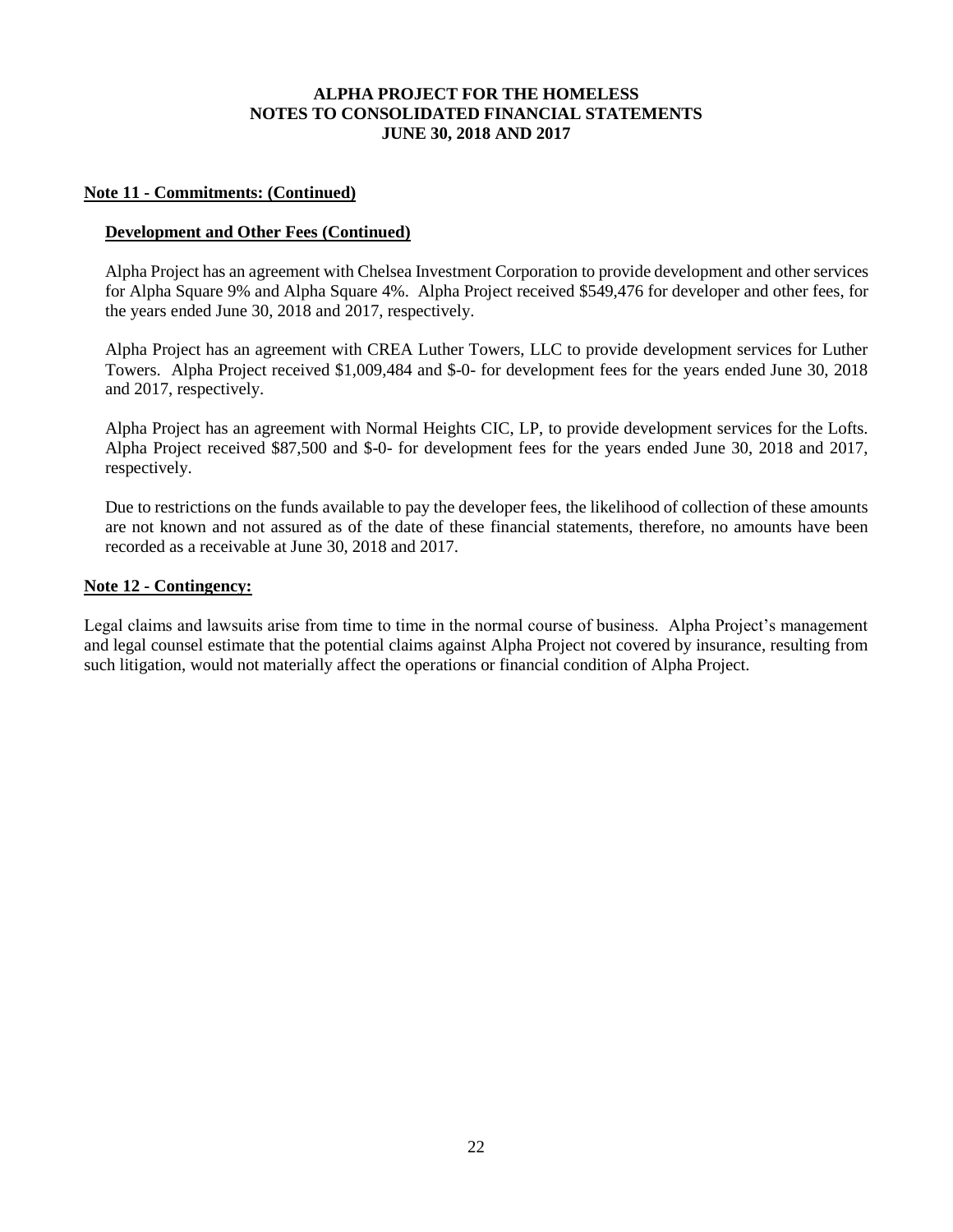# **ALPHA PROJECT FOR THE HOMELESS CONSOLIDATING SCHEDULE OF FINANCIAL POSITION FOR THE YEAR ENDED JUNE 30, 2018**

### **ASSETS**

|                                        | Alpha Project   |               | Alpha Square |                                |                 |
|----------------------------------------|-----------------|---------------|--------------|--------------------------------|-----------------|
|                                        | for the         |               | Pizzeria and |                                |                 |
|                                        | Homeless        |               | Deli, LLC    | Eliminations                   | Consolidated    |
| <b>Current Assets:</b>                 |                 |               |              |                                |                 |
| Cash and cash equivalents              | \$<br>3,561,783 | <sup>\$</sup> | 3,269        | \$<br>$\overline{\phantom{0}}$ | \$<br>3,565,052 |
| <b>Investments</b>                     | 340,983         |               |              |                                | 340,983         |
| Grants and contracts receivable        | 1,020,797       |               |              |                                | 1,020,797       |
| Prepaid expenses                       | 23,246          |               |              |                                | 23,246          |
| <b>Total Current Assets</b>            | 4,946,809       |               | 3,269        |                                | 4,950,078       |
| <b>Noncurrent Assets:</b>              |                 |               |              |                                |                 |
| Deposits                               | 1,189           |               |              |                                | 1,189           |
| Note receivable                        | 590,254         |               |              | (590, 254)                     |                 |
| Property and equipment, net            | 1,845,170       |               | 309,675      |                                | 2,154,845       |
| Beneficial interest in endowment funds | 56,593          |               |              |                                | 56,593          |
| <b>Total Noncurrent Assets</b>         | 2,493,206       |               | 309,675      | (590, 254)                     | 2,212,627       |
| <b>TOTAL ASSETS</b>                    | 7,440,015       |               | 312,944      | (590, 254)                     | 7,162,705       |
|                                        |                 |               |              |                                |                 |

# **LIABILITIES AND NET ASSETS**

| <b>Current Liabilities:</b>             |    |           |               |                  |     |           |
|-----------------------------------------|----|-----------|---------------|------------------|-----|-----------|
| Accounts payable                        | \$ | 150,330   | \$            | \$               | \$  | 150,330   |
| Accrued expenses                        |    | 386,642   | 283           |                  |     | 386,925   |
| Deferred revenue                        |    | 108,746   |               |                  |     | 108,746   |
| Line-of-credit payable                  |    | 28,318    |               |                  |     | 28,318    |
| Client trust                            |    | 18,654    |               |                  |     | 18,654    |
| Current portion of notes payable        |    | 379,846   |               |                  |     | 379,846   |
| <b>Total Current Liabilities</b>        |    | 1,072,536 | 283           |                  |     | 1,072,819 |
| <b>Noncurrent Liabilities:</b>          |    |           |               |                  |     |           |
| Notes payable, net of current portion   |    | 540,901   | 590,254       | (590, 254)       |     | 540,901   |
| Interest payable                        |    | 74,687    |               |                  |     | 74,687    |
| <b>Total Noncurrent Liabilities</b>     |    | 615,588   | 590,254       | (590, 254)       |     | 615,588   |
| <b>Total Liabilities</b>                |    | 1,688,124 | 590,537       | (590, 254)       |     | 1,688,407 |
| <b>Net Assets:</b>                      |    |           |               |                  |     |           |
| Unrestricted                            |    | 5,663,486 | (277, 593)    |                  |     | 5,385,893 |
| Temporarily restricted                  |    | 38,405    |               |                  |     | 38,405    |
| Permanently restricted                  |    | 50,000    |               |                  |     | 50,000    |
| <b>Total Net Assets</b>                 |    | 5,751,891 | (277, 593)    |                  |     | 5,474,298 |
| <b>TOTAL LIABILITIES AND NET ASSETS</b> | S  | 7,440,015 | \$<br>312,944 | \$<br>(590, 254) | \$. | 7,162,705 |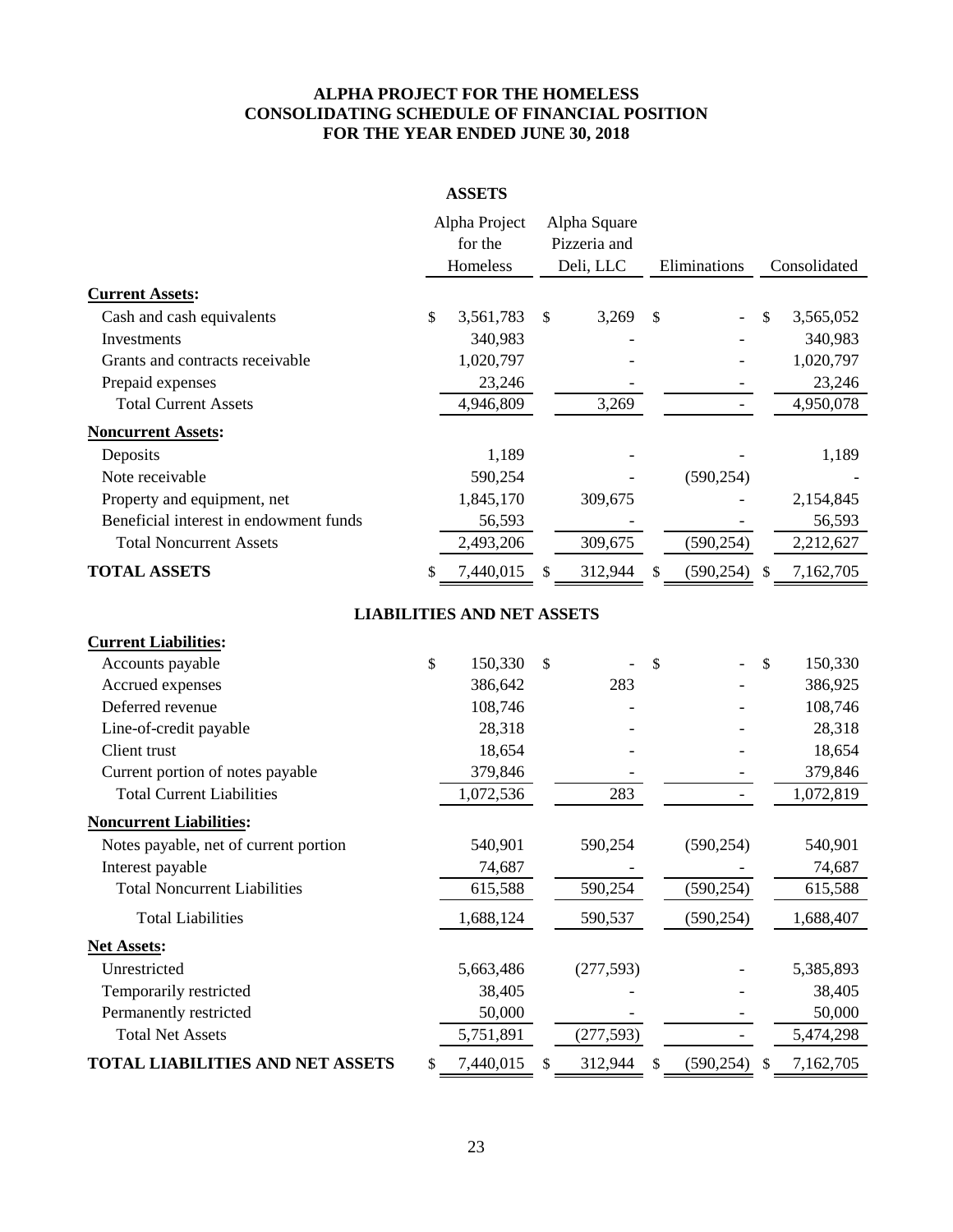# **ALPHA PROJECT FOR THE HOMELESS CONSOLIDATING SCHEDULE OF ACTIVITIES FOR THE YEAR ENDED JUNE 30, 2018**

|                                   | Alpha Project   | Alpha Square     |                                    |                          |              |  |
|-----------------------------------|-----------------|------------------|------------------------------------|--------------------------|--------------|--|
|                                   | for the         | Pizzeria and     |                                    |                          |              |  |
|                                   | Homeless        | Deli, LLC        | Eliminations                       |                          | Consolidated |  |
| <b>Support and Revenues:</b>      |                 |                  |                                    |                          |              |  |
| Grants and contracts              | \$<br>7,888,924 | \$               | \$<br>$\qquad \qquad \blacksquare$ | \$                       | 7,888,924    |  |
| Program revenues                  | 2,187,584       | 77,664           |                                    |                          | 2,265,248    |  |
| Development and other fees        | 1,754,682       |                  |                                    |                          | 1,754,682    |  |
| In-kind contributions             | 1,743,782       |                  |                                    |                          | 1,743,782    |  |
| Contributions                     | 1,420,204       |                  |                                    |                          | 1,420,204    |  |
| Miscellaneous income              | 28,992          | 57               |                                    |                          | 29,049       |  |
| Investment income                 | 46,591          |                  |                                    |                          | 46,591       |  |
| <b>Total Support and Revenues</b> | 15,070,759      | 77,721           |                                    |                          | 15,148,480   |  |
| <b>Expenses:</b>                  |                 |                  |                                    |                          |              |  |
| <b>Program Services:</b>          |                 |                  |                                    |                          |              |  |
| Rehabilitation program services   | 4,838,092       |                  |                                    |                          | 4,838,092    |  |
| Housing assistance                | 2,323,871       |                  |                                    |                          | 2,323,871    |  |
| Temporary bridge shelter          | 2,176,541       |                  |                                    |                          | 2,176,541    |  |
| Special projects                  | 801,815         |                  |                                    |                          | 801,815      |  |
| Campground                        | 447,502         |                  |                                    |                          | 447,502      |  |
| Other programs                    | 432,043         |                  |                                    |                          | 432,043      |  |
| Outreach                          | 291,638         |                  |                                    |                          | 291,638      |  |
| Alpha Square Pizzeria             |                 | 225,876          |                                    |                          | 225,876      |  |
| Alpha House                       | 195,096         |                  |                                    |                          | 195,096      |  |
| <b>Total Program Services</b>     | 11,506,598      | 225,876          |                                    | $\overline{\phantom{a}}$ | 11,732,474   |  |
| <b>Supporting Services:</b>       |                 |                  |                                    |                          |              |  |
| Management and general            | 815,454         |                  |                                    |                          | 815,454      |  |
| Fundraising                       | 92,873          |                  |                                    |                          | 92,873       |  |
| <b>Total Supporting Services</b>  | 908,327         |                  |                                    |                          | 908,327      |  |
| <b>Total Expenses</b>             | 12,414,925      | 225,876          |                                    |                          | 12,640,801   |  |
| Change in Net Assets              | 2,655,834       | (148, 155)       |                                    |                          | 2,507,679    |  |
| Net Assets at Beginning of Year   | 3,096,057       | (129, 438)       |                                    |                          | 2,966,619    |  |
| <b>NET ASSETS AT END OF YEAR</b>  | \$<br>5,751,891 | \$<br>(277, 593) | \$<br>$\overline{\phantom{a}}$     | \$                       | 5,474,298    |  |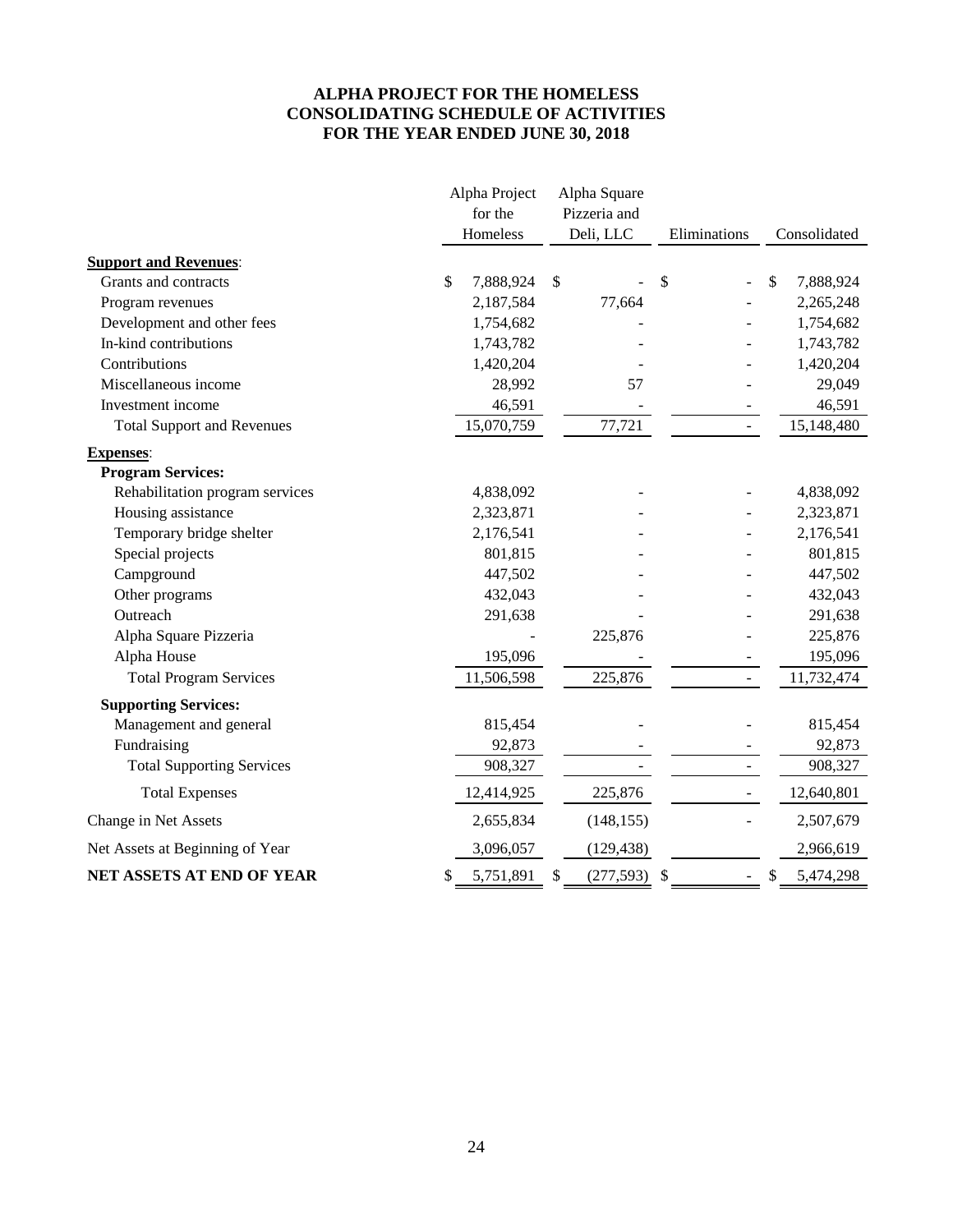# **ALPHA PROJECT FOR THE HOMELESS SCHEDULE OF EXPENDITURES OF FEDERAL AWARDS FOR THE YEAR ENDED JUNE 30, 2018**

| Federal Grants/Pass - Through<br>Grantor/Program or Cluster Title | Federal<br><b>CFDA</b><br>Number | Agency or<br>Pass - Through<br>Number | Passed<br>Through to<br>Subrecipient | Federal<br>Expenditures |
|-------------------------------------------------------------------|----------------------------------|---------------------------------------|--------------------------------------|-------------------------|
| U.S. Department of Housing and Urban Development:                 |                                  |                                       |                                      |                         |
| <b>Direct Program:</b>                                            |                                  |                                       |                                      |                         |
| Continuum of Care Program                                         | 14.267                           | CA0818L9D011507 \$                    |                                      | \$<br>147,620           |
| Continuum of Care Program                                         |                                  | CA1508L9D011500                       |                                      | 214,117                 |
| Continuum of Care Program                                         |                                  | CA1508L9D011601                       |                                      | 353,230                 |
| Continuum of Care Program                                         |                                  | CA1509L9D011500                       |                                      | 20,810                  |
| Continuum of Care Program                                         |                                  | CA1509L9D011601                       |                                      | 157,364                 |
| Continuum of Care Program                                         |                                  | CA1600L9D011600                       |                                      | 636,781                 |
| <b>Total Direct Program</b>                                       |                                  |                                       |                                      | 1,529,922               |
| Total U.S. Department of Housing and Urban Development            |                                  |                                       |                                      | 1,529,922               |
| U.S. Department of Health and Human Services:                     |                                  |                                       |                                      |                         |
| <b>Pass-Through Program From:</b>                                 |                                  |                                       |                                      |                         |
| <b>Block Grants for Prevention and Treatment</b>                  |                                  |                                       |                                      |                         |
| of Substance Abuse:                                               | 93.959                           |                                       |                                      |                         |
| County of San Diego                                               |                                  | 46151                                 |                                      | 442,097                 |
| Total U.S. Department of Health and Human Services                |                                  |                                       |                                      | 442,097                 |
| <b>Total Expenditures of Federal Awards</b>                       |                                  | \$                                    |                                      | 1,972,019               |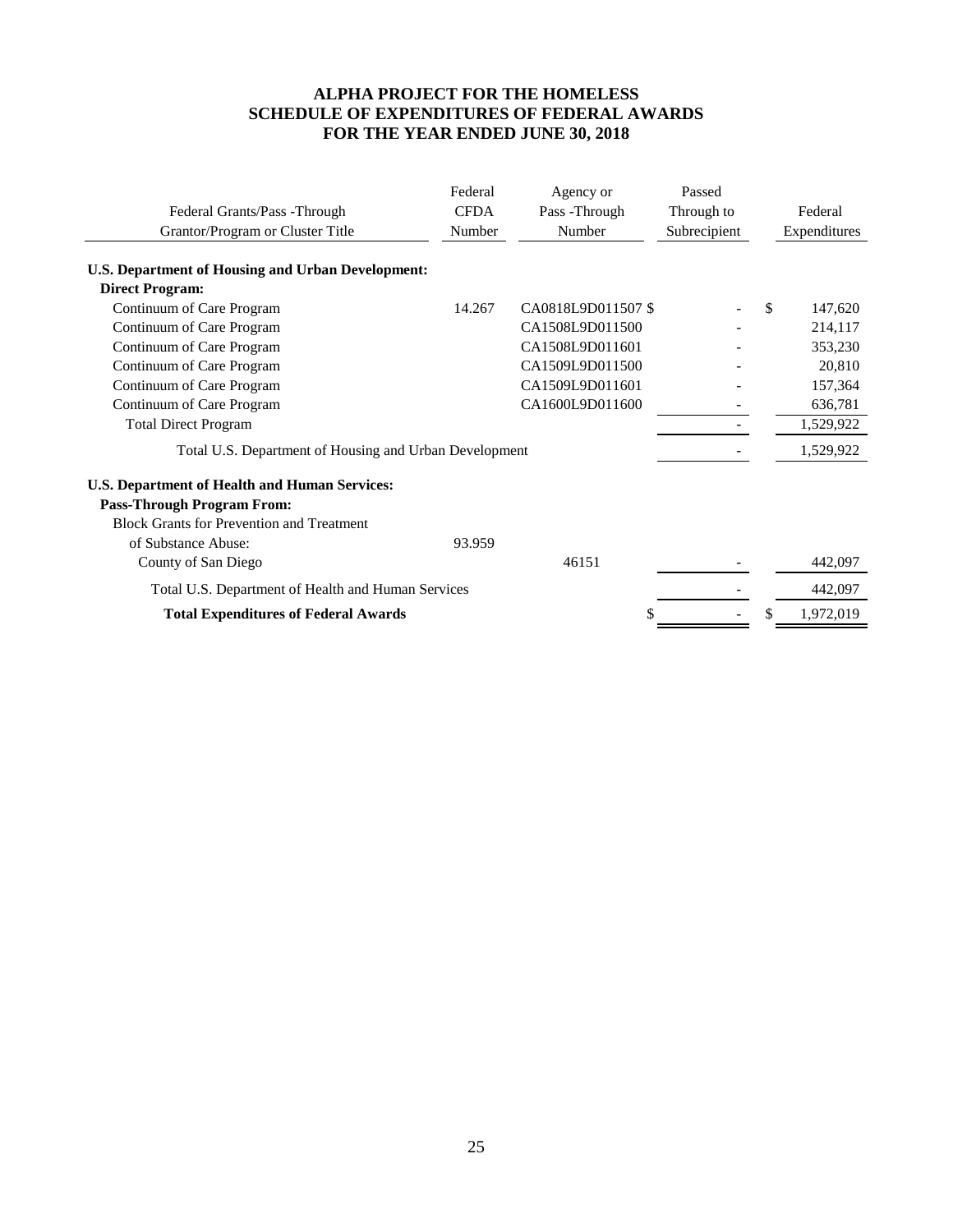# **ALPHA PROJECT FOR THE HOMELESS SCHEDULE OF EXPENDITURES OF FEDERAL AWARDS (CONTINUED) FOR THE YEAR ENDED JUNE 30, 2018**

## **Note 1 - Basis of Presentation:**

The accompanying schedule of expenditures of federal awards (the Schedule) includes the federal award activity of Alpha Project for the Homeless under programs of the federal government for the year ended June 30, 2018. The information in this Schedule is presented in accordance with the requirements of Title 2 U.S. *Code of Federal Regulations* Part 200, *Uniform Administrative Requirements, Cost Principles, and Audit Requirements for Federal Awards* (Uniform Guidance). Because the Schedule presents only a selected portion of the operations of Alpha Project for the Homeless it is not intended to and does not present the financial position, changes in net assets, or cash flows of Alpha Project for the Homeless.

# **Note 2 - Summary of Significant Accounting Policies:**

Expenditures reported on the Schedule are reported on the accrual basis of accounting. Such expenditures are recognized following, as applicable, either the cost principles contained in Uniform Guidance wherein certain types of expenditures are not allowable or are limited as to reimbursement. Pass through entity identifying numbers are presented where available.

Alpha Project for the Homeless has elected not to use the 10-percent de minimis indirect cost rate as allowed under Uniform Guidance.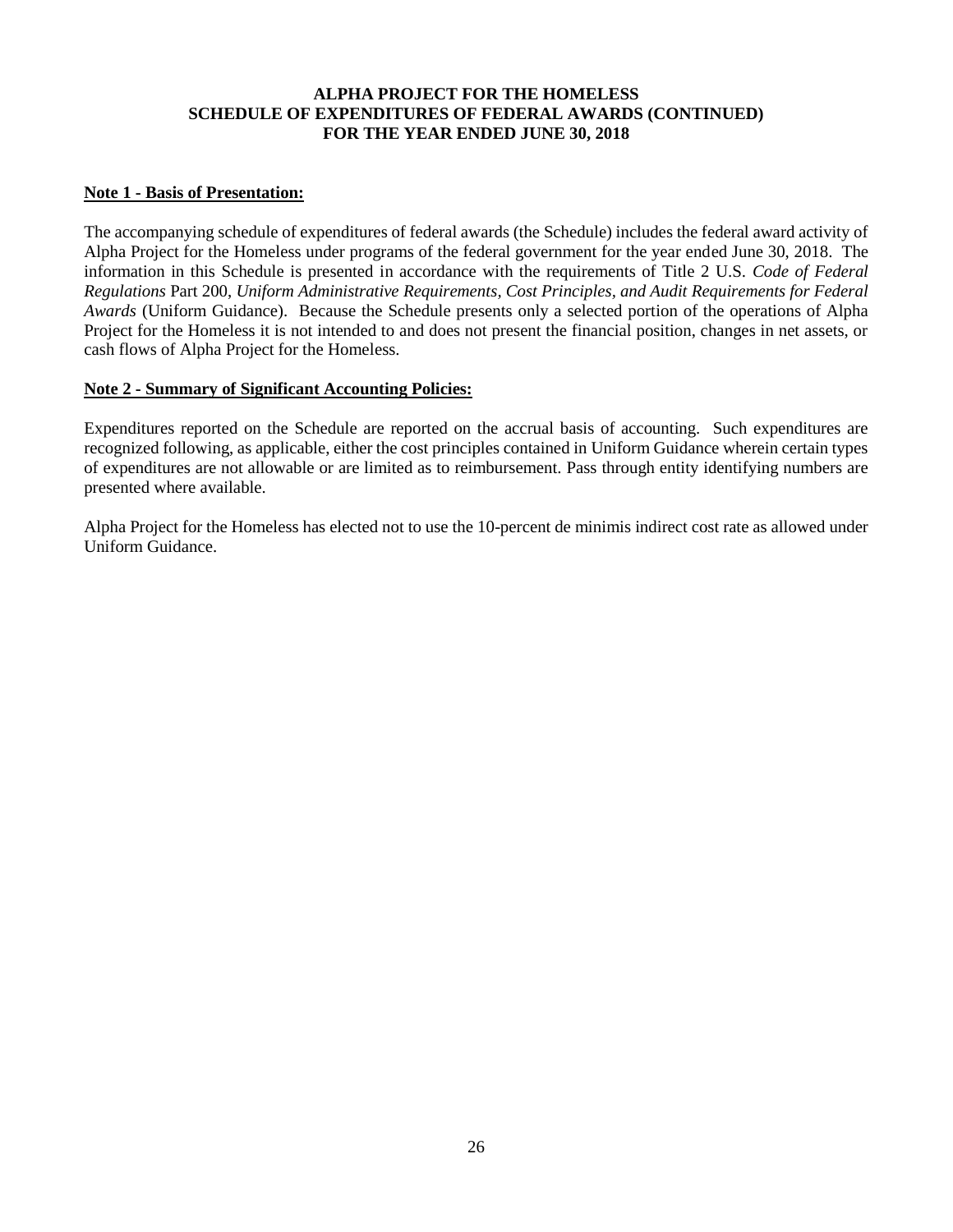

*Certified Public Accountants A Partnership of Professional Corporations*

> **Independent Auditor's Report on Internal Control Over Financial Reporting and on Compliance and Other Matters Based on an Audit of Financial Statements Performed in Accordance With** *Government Auditing Standards*

To the Board of Directors Alpha Project for the Homeless

We have audited, in accordance with the auditing standards generally accepted in the United States of America and the standards applicable to financial audits contained in *Government Auditing Standards* issued by the Comptroller General of the United States, the financial statements of Alpha Project for the Homeless, which comprise the statement of financial position as of June 30, 2018, and the related statements of activities, functional expenses and cash flows for the year then ended and the related notes to the financial statements, and have issued our report thereon dated November 14, 2018.

# **Internal Control Over Financial Reporting**

In planning and performing our audit of the financial statements, we considered Alpha Project for the Homeless' internal control over financial reporting (internal control) to determine the audit procedures that are appropriate in the circumstances for the purpose of expressing our opinion on the financial statements, but not for the purpose of expressing an opinion on the effectiveness of Alpha Project for the Homeless' internal control. Accordingly, we do not express an opinion on the effectiveness of Alpha Project for the Homeless' internal control.

A *deficiency in internal control* exists when the design or operation of a control does not allow management or employees, in the normal course of performing their assigned functions, to prevent, or detect and correct, misstatements on a timely basis. A *material weakness* is a deficiency, or a combination of deficiencies, in internal control, such that there is a reasonable possibility that a material misstatement of the entity's financial statements will not be prevented, or detected and corrected, on a timely basis. A *significant deficiency* is a deficiency, or a combination of deficiencies, in internal control that is less severe than a material weakness, yet important enough to merit attention by those charged with governance.

Our consideration of internal control was for the limited purpose described in the first paragraph of this section and was not designed to identify all deficiencies in internal control that might be material weaknesses or significant deficiencies. Given these limitations, during our audit we did not identify any deficiencies in internal control that we consider to be material weaknesses. However, material weaknesses may exist that have not been identified.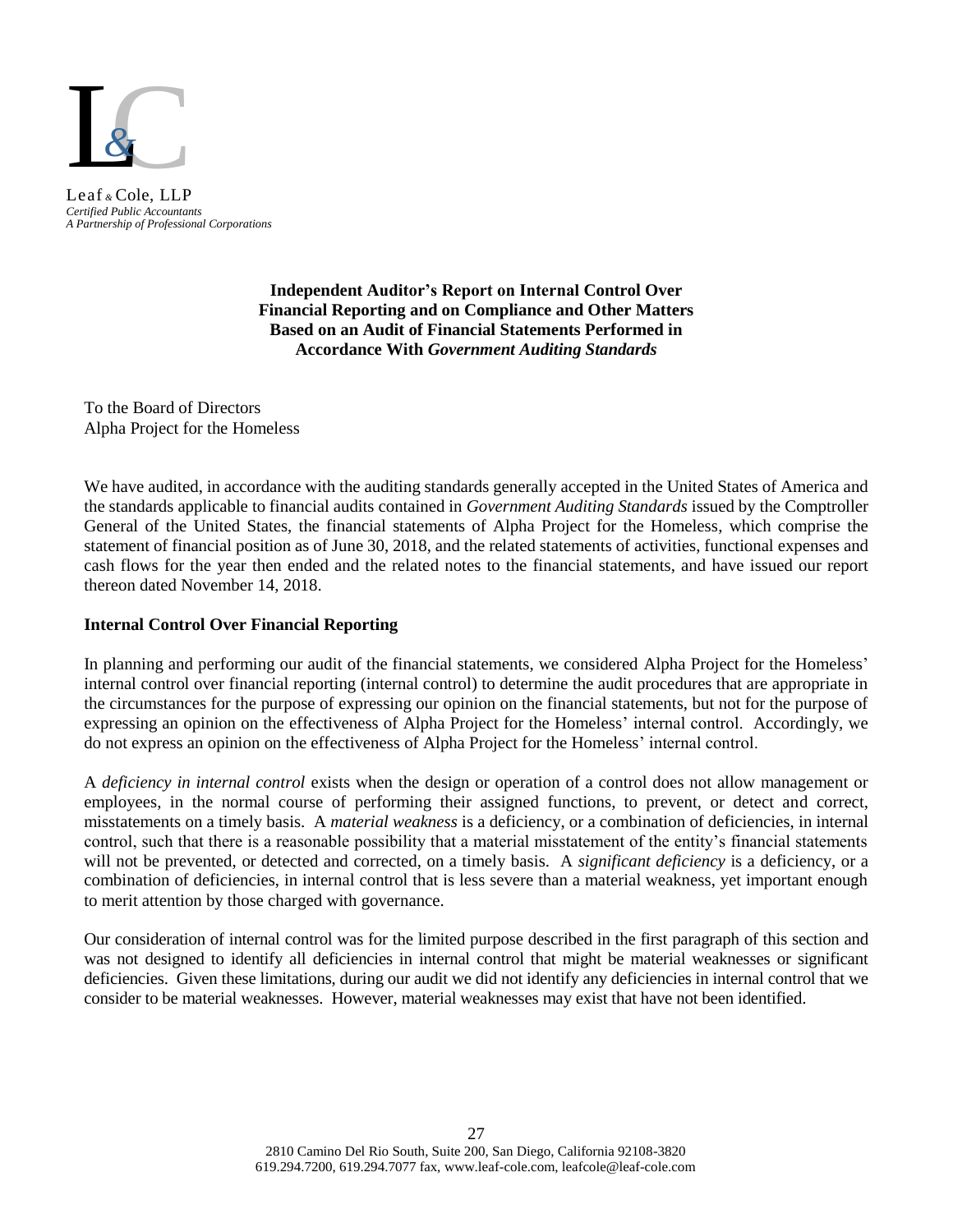#### **Compliance and Other Matters**

As part of obtaining reasonable assurance about whether Alpha Project for the Homeless' financial statements are free from material misstatement, we performed tests of its compliance with certain provisions of laws, regulations, contracts, and grant agreements, noncompliance with which could have a direct and material effect on the determination of financial statement amounts. However, providing an opinion on compliance with those provisions was not an objective of our audit, and accordingly, we do not express such an opinion. The results of our tests disclosed no instances of noncompliance or other matters that are required to be reported under *Government Auditing Standards*.

#### **Purpose of this Report**

The purpose of this report is solely to describe the scope of our testing of internal control and compliance and the results of that testing, and not to provide an opinion on the effectiveness of Alpha Project for the Homeless' internal control or on compliance. This report is an integral part of an audit performed in accordance with *Government Auditing Standards* in considering Alpha Project for the Homeless' internal control and compliance. Accordingly, this communication is not suitable for any other purpose.

 $L$ eaf $3$ Cole  $LLP$ 

San Diego, California November 14, 2018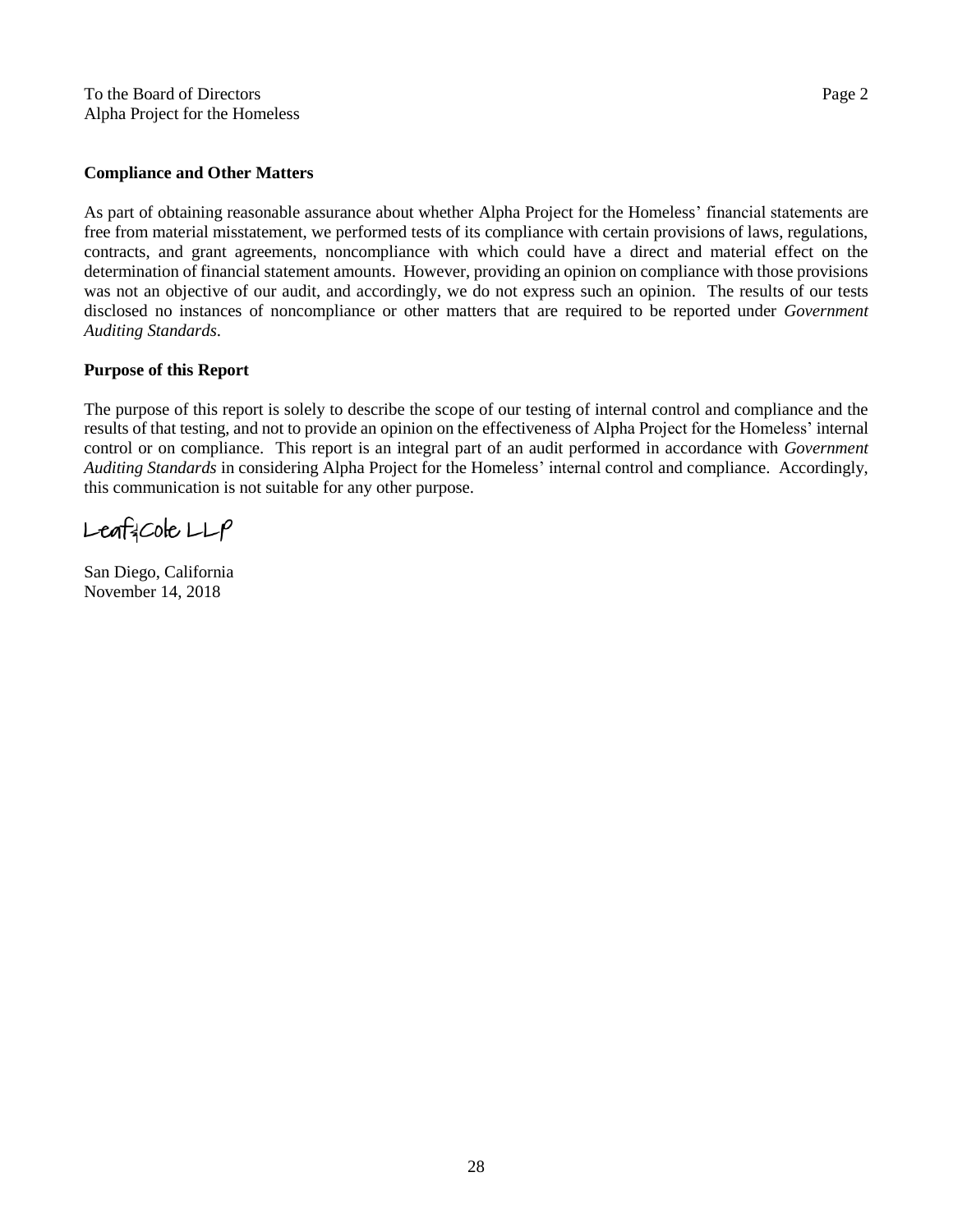

*Certified Public Accountants A Partnership of Professional Corporations*

> **Independent Auditor's Report on Compliance for the Major Program and on Internal Control Over Compliance Required by the Uniform Guidance**

To the Board of Directors Alpha Project for the Homeless

## **Report on Compliance for the Major Federal Program**

We have audited Alpha Project for the Homeless' compliance with the types of compliance requirements described in the *OMB Compliance Supplement* that could have a direct and material effect on Alpha Project for the Homeless' major federal program for the year ended June 30, 2018. Alpha Project for the Homeless' major federal program is identified in the summary of auditor's results section of the accompanying schedule of findings and questioned costs.

## *Management's Responsibility*

Management is responsible for compliance with federal statutes, regulations, and the terms and conditions of its federal awards applicable to its federal program.

## *Auditor's Responsibility*

Our responsibility is to express an opinion on compliance for Alpha Project for the Homeless' major federal program based on our audit of the types of compliance requirements referred to above. We conducted our audit of compliance in accordance with auditing standards generally accepted in the United States of America; the standards applicable to financial audits contained in *Government Auditing Standards*, issued by the Comptroller General of the United States; and the audit requirements of Title 2 U.S. *Code of Federal Regulations* Part 200, *Uniform Administrative Requirements, Cost Principles, and Audit Requirements for Federal Awards* (Uniform Guidance). Those standards and the Uniform Guidance require that we plan and perform the audit to obtain reasonable assurance about whether noncompliance with the types of compliance requirements referred to above that could have a direct and material effect on a major federal program occurred. An audit includes examining, on a test basis, evidence about Alpha Project for the Homeless' compliance with those requirements and performing such other procedures as we considered necessary in the circumstances.

We believe that our audit provides a reasonable basis for our opinion on compliance for the major federal program. However, our audit does not provide a legal determination of Alpha Project for the Homeless' compliance.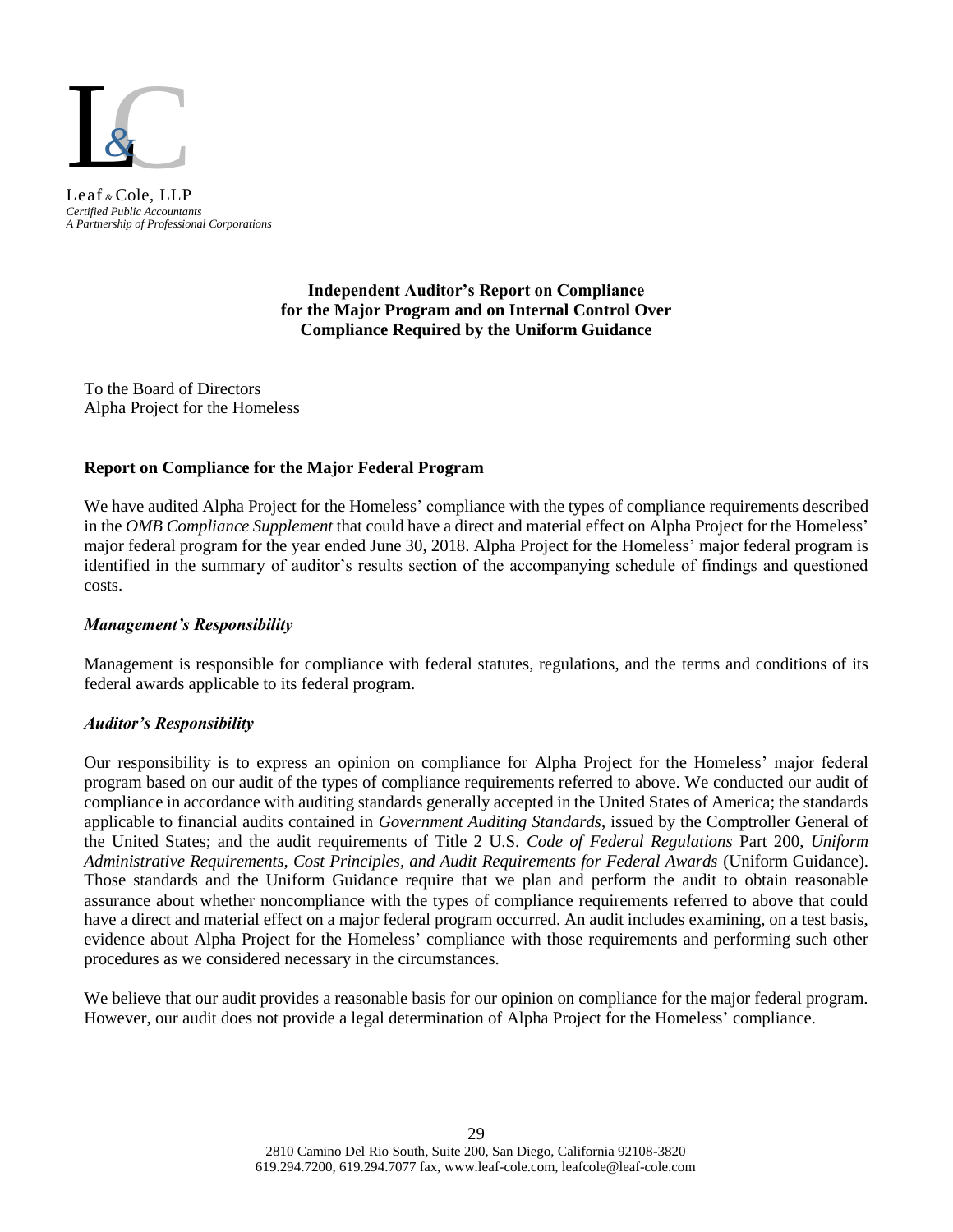#### *Opinion on the Major Federal Program*

In our opinion, Alpha Project for the Homeless complied, in all material respects, with the types of compliance requirements referred to above that could have a direct and material effect on its major federal program for the year ended June 30, 2018.

### **Report on Internal Control over Compliance**

Management of Alpha Project for the Homeless is responsible for establishing and maintaining effective internal control over compliance with the types of compliance requirements referred to above. In planning and performing our audit of compliance, we considered Alpha Project for the Homeless' internal control over compliance with the types of requirements that could have a direct and material effect on the major federal program to determine the auditing procedures that are appropriate in the circumstances for the purpose of expressing an opinion on compliance for the major federal program and to test and report on internal control over compliance in accordance with the Uniform Guidance, but not for the purpose of expressing an opinion on the effectiveness of internal control over compliance. Accordingly, we do not express an opinion on the effectiveness of Alpha Project for the Homeless' internal control over compliance.

A *deficiency in internal control over compliance* exists when the design or operation of a control over compliance does not allow management or employees, in the normal course of performing their assigned functions, to prevent, or detect and correct, noncompliance with a type of compliance requirement of a federal program on a timely basis. A *material weakness in internal control over compliance* is a deficiency, or combination of deficiencies, in internal control over compliance, such that there is a reasonable possibility that material noncompliance with a type of compliance requirement of a federal program will not be prevented, or detected and corrected, on a timely basis. A *significant deficiency in internal control over compliance* is a deficiency, or a combination of deficiencies, in internal control over compliance with a type of compliance requirement of a federal program that is less severe than a material weakness in internal control over compliance, yet important enough to merit attention by those charged with governance.

Our consideration of internal control over compliance was for the limited purpose described in the first paragraph of this section and was not designed to identify all deficiencies in internal control over compliance that might be material weaknesses or significant deficiencies. We did not identify any deficiencies in internal control over compliance that we consider to be material weaknesses. However, material weaknesses may exist that have not been identified.

The purpose of this report on internal control over compliance is solely to describe the scope of our testing of internal control over compliance and the results of that testing based on the requirements of the Uniform Guidance. Accordingly, this report is not suitable for any other purpose.

 $L$ eaf $3$ Cole  $LLP$ 

San Diego, California November 14, 2018